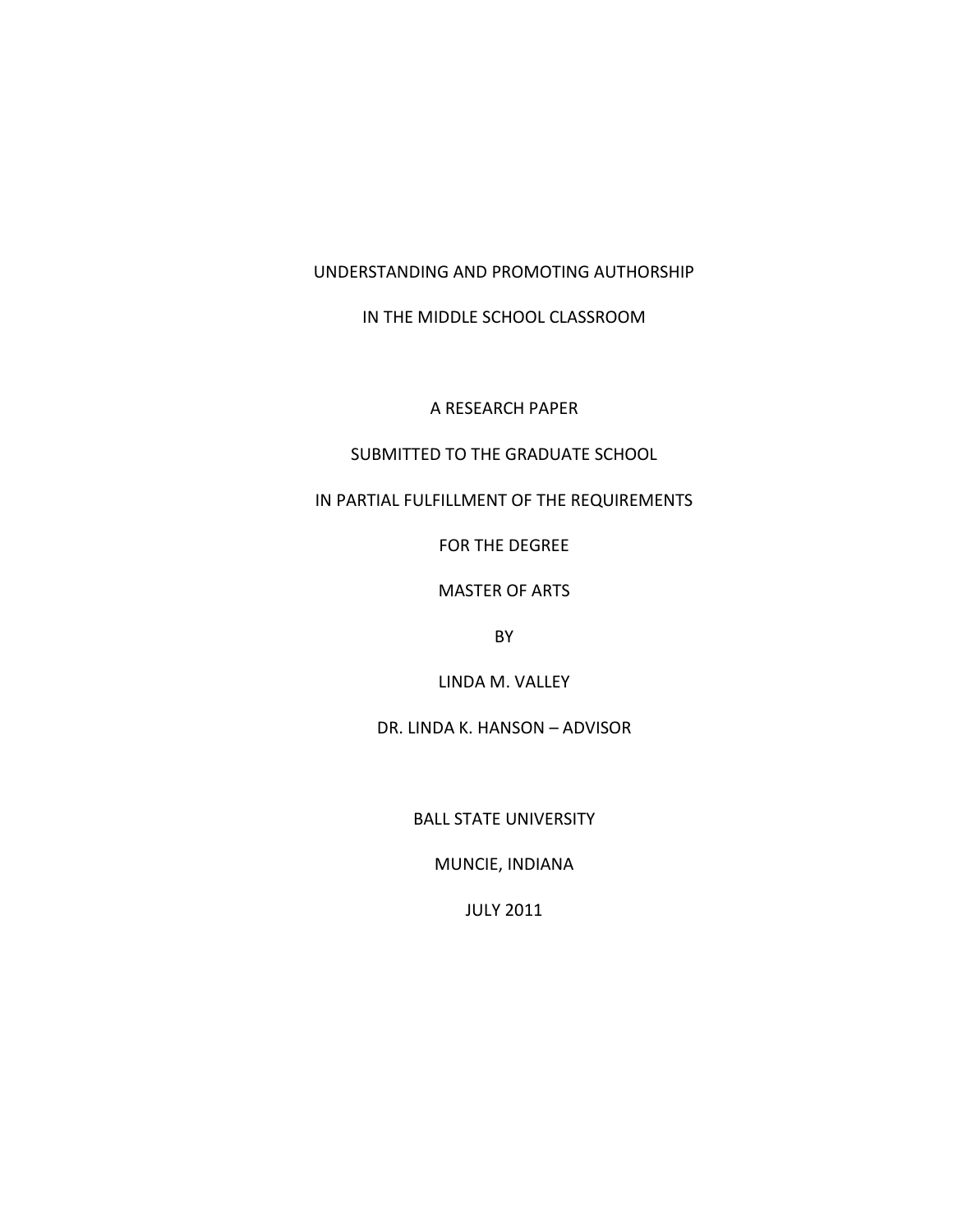Linda Valley

Dr. Linda Hanson

Research 697

28 May 2011

Understanding and Promoting Authorship in the Middle School Classroom *I. Introduction*

The purpose of this study is to investigate how students see themselves as authors and what classroom practices help them to grow in their confidence and ability as writers from the individual concrete page to the communal digital space.

In this era of high-stakes testing, classroom writing instruction is often focused on passing the test. Writing in the real world requires a balanced writing ability, and students need opportunities to develop as an author, to see themselves as a writer, and to be proficient in various genres of writing in order to be competitive in the work world. I expect that students will become more aware of themselves and their position in the writing world if given opportunities like those presented in this study, from individual to collaborative writing and paper to digital space. Today's literacy definition requires a diverse and deliberate instructional focus.

This research project began in May 2011 after my  $8<sup>th</sup>$  grade students had been immersed in the writing workshop model of teaching, learning, and writing since August of that 2010-2011 school year. Writing workshop is a strategy for teaching writing which incorporates dedicated daily writing time, learning craft and genre from mentor texts, writing for a real audience, practicing the art of peer review, and sharing from the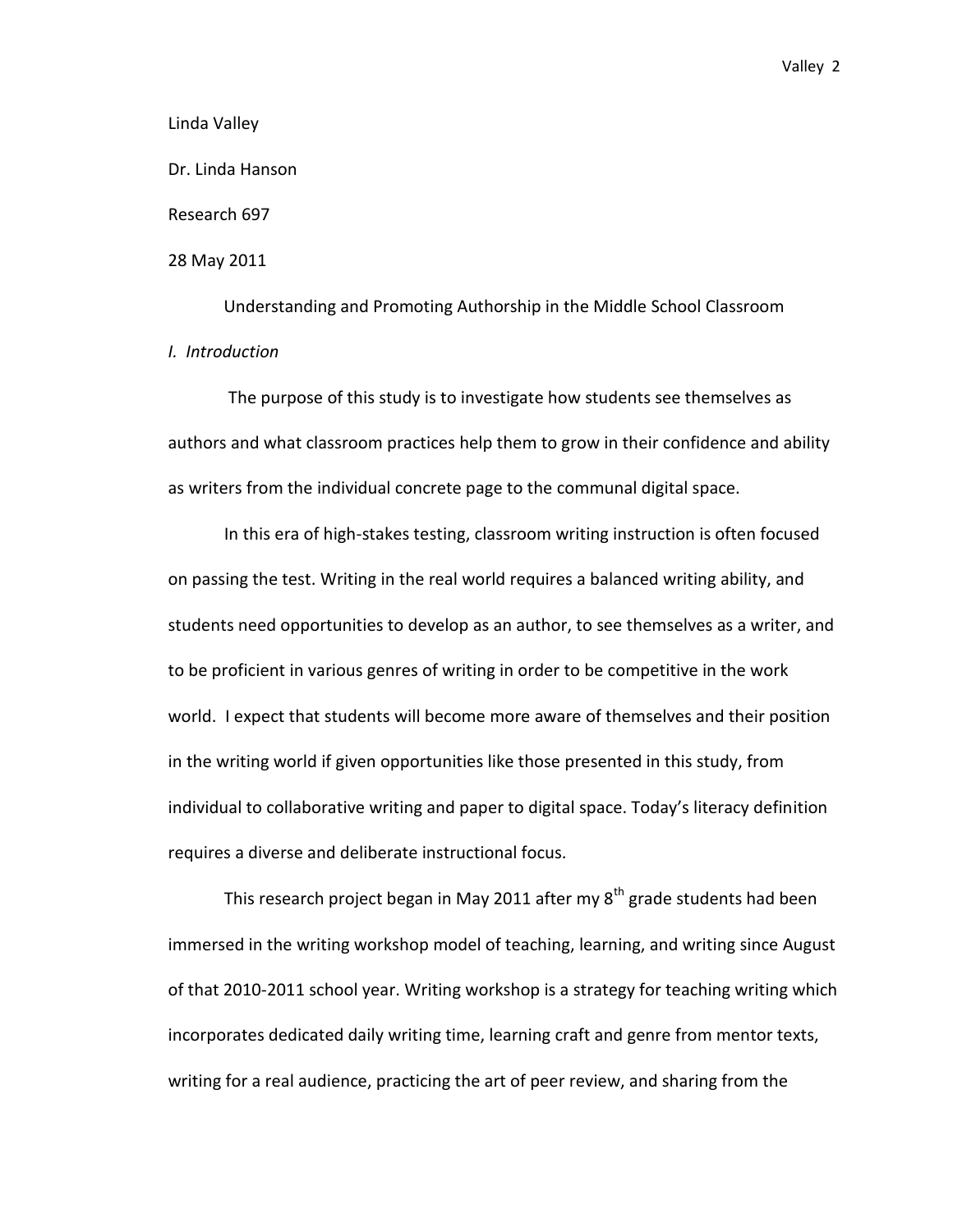coveted author's chair. The students had written numerous genre papers in which they could choose the genre and the topic, an I-Search paper with choice of topic, a research/biography paper with limited choice, a remix of another student's research/biography paper, and owned a writer's notebook full of free writes. The project began with a survey of what the students thought about writing and how they thought about themselves as writers before the writing associated with this research commenced.

My suburban Fort Wayne classroom is home to approximately 107 students. There are 53 boys and 54 girls with an age range of 14-15 years old. The diversity of my classroom is limited –89% of the students are classified as white. Overall, there are 12 students with Individual Education Plans (IEP) and 2 students with Emotional Disorders. After introducing this research to my students and asking for their parent's and their written permission to participate in this research, over 60% of the students returned the required permission form. I was very pleased with the parent/student response and decided to use the data from all the students giving permission instead of a random group of 20-30 students.

My primary writing mentors in this study are Donald Graves, Donald Murray, and the National Writing Project. Through these writing experts I, as well as hundreds of others, have learned the strategies and importance of building competent student writers. My technology focus is inspired by the work and research of Cynthia L. Self and Stuart A. Selber who have made me aware of the urgency to incorporate technology literacy into our classroom. Students and teachers need to be embracing this ever-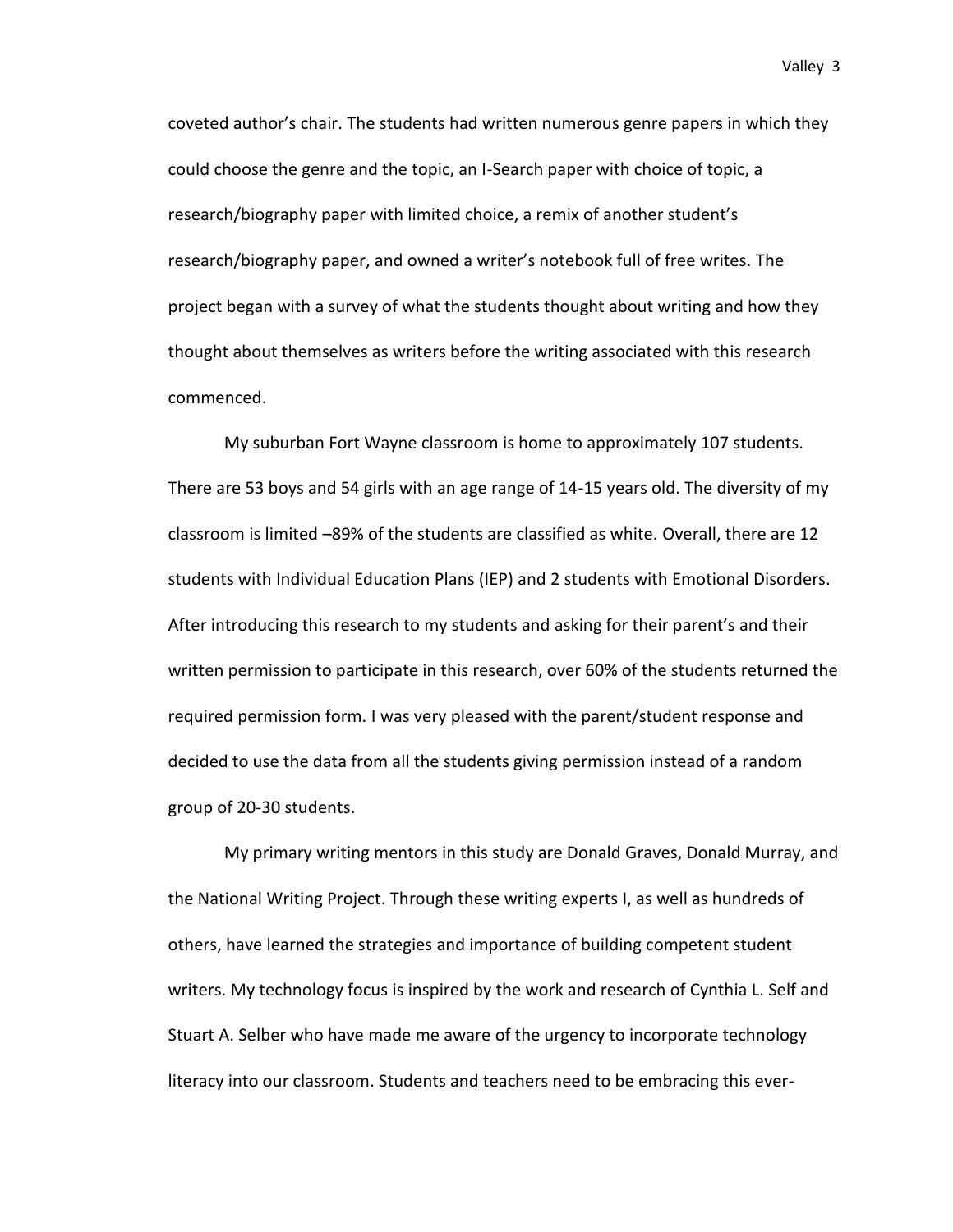changing dimension in the academic, professional, and personal world. Written communication has grown beyond the typical single author and single medium. This research will hopefully give administrators and teachers in the secondary level of education insight and affirmation as to what these new writing spaces entail and how we can embrace and experience them in light of the data-driven environment that is clouding every level of curriculum and school administration.

My goal is that if public educators like me have data-driven teacher research based on time-honored writing experts we could prove that the basics of effective writing instruction are simple but important. With ownership of the teacher-research in hand, teachers may have more say in this specific learning environment which is also a high-stakes testing environment. We could then push for the basics of writing to not be ignored or discounted because of their simplicity. We could provide local data to help balance curriculum mandates. We could prove that the simple basics of writing instruction are time-tested and doable. Writing basics are not teachers lecturing about writing or students quietly filling out quizzes and worksheets. Writing basics are found in an ambitious and active classroom where students are learning through writing, through student and teacher mentoring, through working side-by side in the trenches of the hard work of writing.

I hope that my resulting statistics will convince teachers and administrators that writing instruction is based on a quantity of writing, the quality of genre-driven studies, and the incorporation of technology literacy. This inherently includes student discovery and ownership of the writing process, topic and genre choice, and time and experience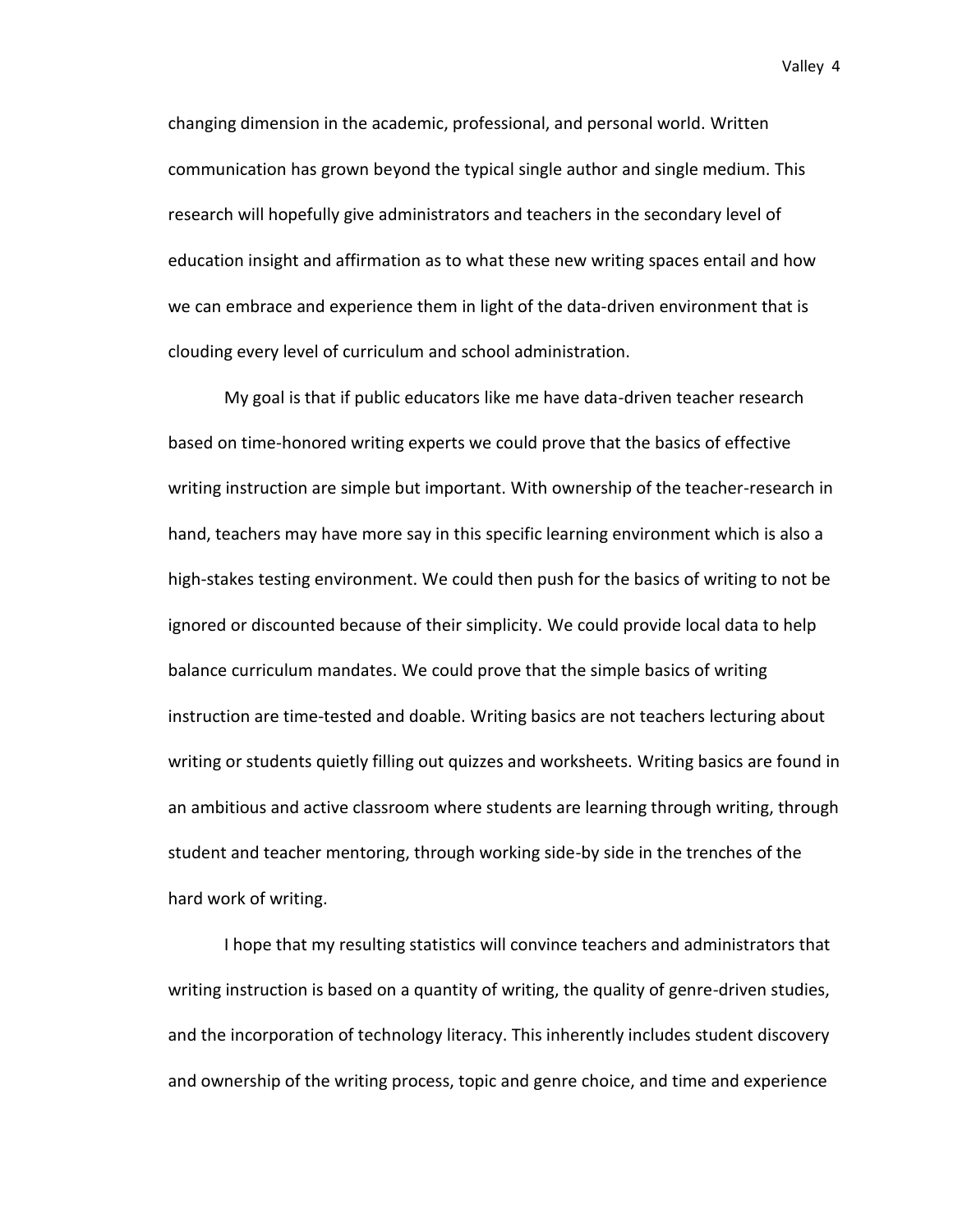to develop a true writing voice. These elements are key to building writers who through the writing experience learn to be analytical thinkers -- who consequently are better equipped for the high-stakes testing that is not going away any time soon.

Additionally, I am suggesting that students need training and exposure to technology –that writing instruction is not limited to paper. Learning the basics as applicable to the world wide web is important to prepare students to write in the work world with proficiency and confidence in single and co-authored assignments.

#### *II. Literature Review*

This project hopes to extricate the basics necessary in a middle school writing curriculum. With the demands from political leaders to leave no child behind, to create national standards and assessment, and to be competitive in the digital and world market, curricula are being calendared, supervised, and micro-managed by newly created specialty positions – all in an attempt to make drastic changes. The art of teaching is being removed from the classroom teacher and replaced with programs and formulas that will attempt to solve what's ailing America's public education system. Under this pressure many substantial yet simple strategies are abandoned to be replaced with similar but newly focused packaged curriculum. I challenge administrators, curriculum coaches, teachers, and political reformers to retool what works, to practice what research has proven, and to offer this direction and authority to the middle school English teacher to implement according to the students' needs and experience. I have chosen three writing basics to focus my study: quantity, quality, and technology.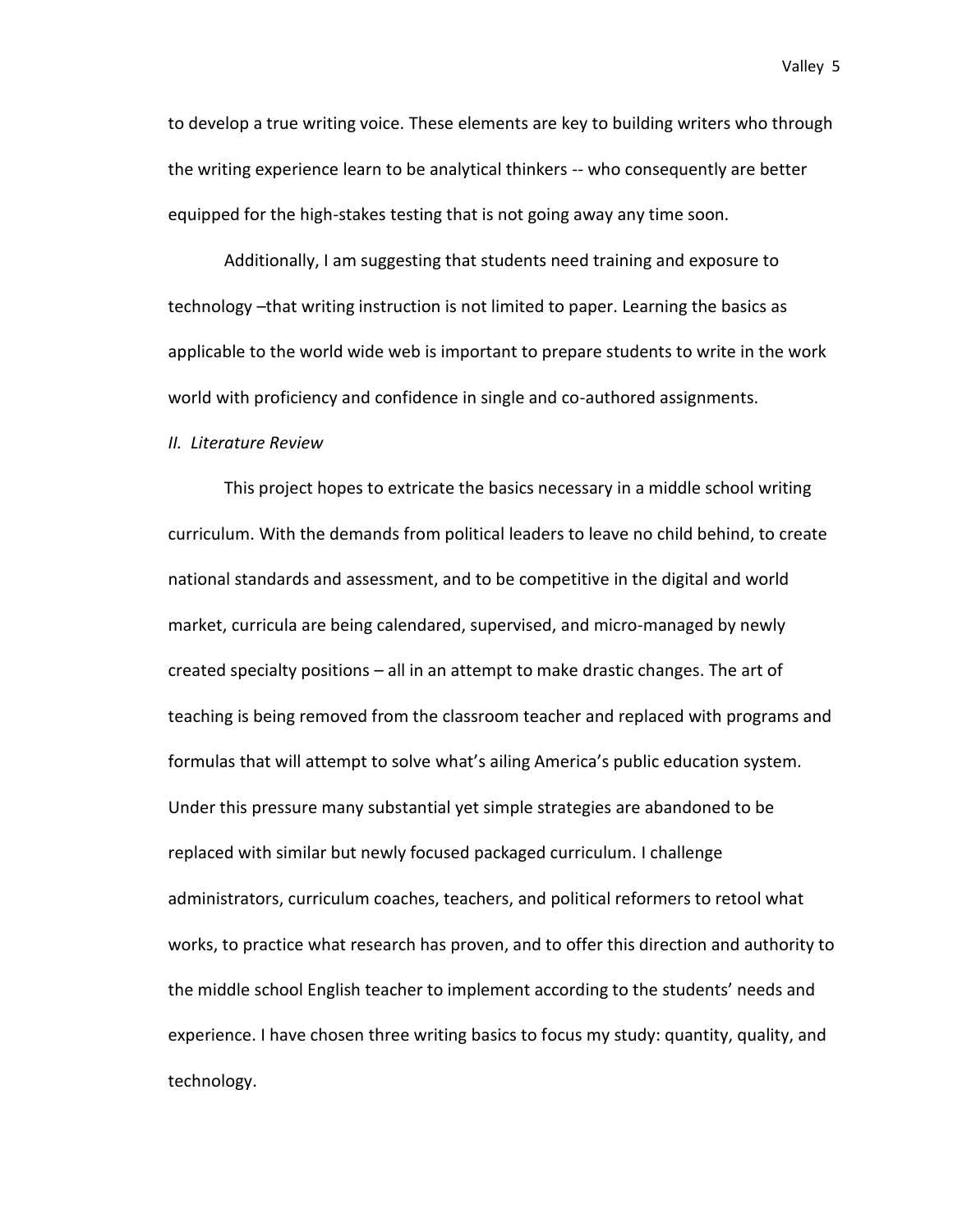**Quantity**: It is no secret that practice leads to mastery. The most obvious staple to writing curriculum is that students be immersed in writing, producing a consistent yet substantial quantity of writing. This axiom supported by intense and intentional writing units, though time-consuming, needs to be encouraged and supported through English departments and school administrators. Ralph Fletcher and JoAnn Portalupi acknowledge this in the first chapter of *Writing Workshop: The Essential Guide*, saying "It is crucial for students to have frequent, predictable time set aside for them to write" (8). Fletcher and Portalupi also address the fact that although teachers can set the precedent of what gets taught, only students can decide what they will learn (9), which is where the action of choice comes in – choice on topic, choice on genre – which will be addressed throughout in this composition. Frequent and varied writing opportunities give students occasion to move through levels of writing competency (Hillocks 18) and the development of their personal voice. "Voice is a significant element in our learning by writing" (Murray 110). It seems that Murray is suggesting that through writing we learn voice, and we learn life. Murray also suggests that finding voice is essential to the development of the writer because "The music of your drafts – your voice – also helps instruct you in the early stages of writing, telling you what you feel and think about the subject" (77).

This first writing basic of quantity includes giving students time and audience, choice and direction, and reflection and feedback so they can develop as writers, develop their writing voice, and learn through writing. The definition includes all those difficult parts a writer knows and experiences. As Donald Graves says,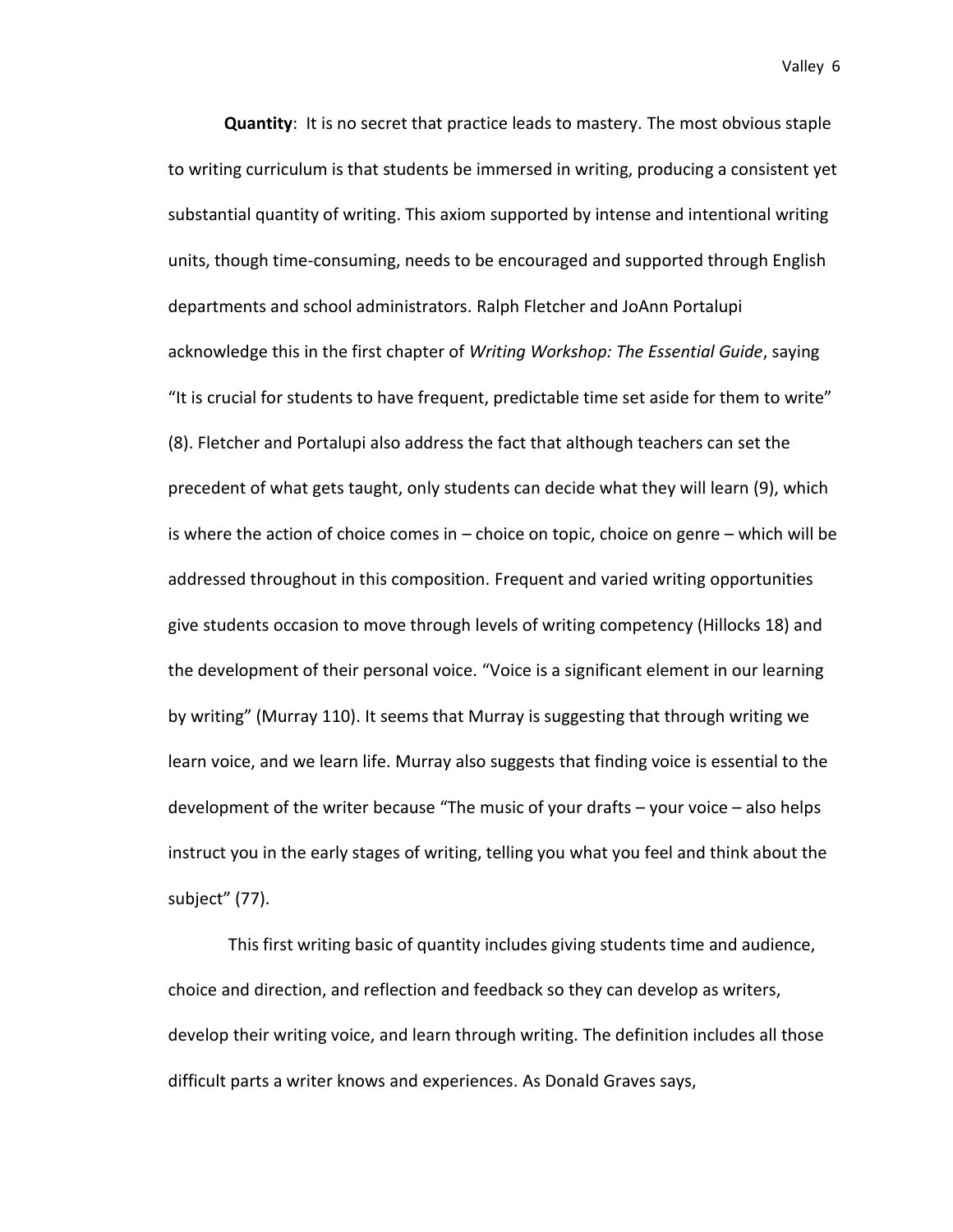The writing process has a driving force called voice. Technically, voice is not a process component . . . [R]ather, it underlies every part of the process. To ignore voice is to present the process as a lifeless, mechanical act. Divorcing voice from process is like omitting salt from stew, love from sex, or sun from gardening. Teachers who attend to voice listen to the person in the piece and observe how that person uses process components. (227)

It is through this process that students begin to find the writer within them. It changes, it grows, it hides, it matures – but the writing classrooms should provide the opportunity for students to find their writing identity and voice. Even now as I search for the words to express and focus my writing to help the audience understand and engage, I am writing and revising ….but I know my advisor and my peers will help redirect, question, and refine my message. So should be the environment of the writing classroom that builds confident, problem solving writers. By placing the "teacher and student more nearly in balance, with the teacher planning activities and selecting materials through which students interact with each other to generate ideas and learn identifiable writing skills" (Hillocks 123), students will "work together to solve problems of various kinds" (Hillocks 124).

It takes time. Students cannot learn real writing and develop true writing identity in a vacuum of a few prescribed writing assignments with little or no option in genre and topic choice. It takes time to develop writers that find voice, understand their personal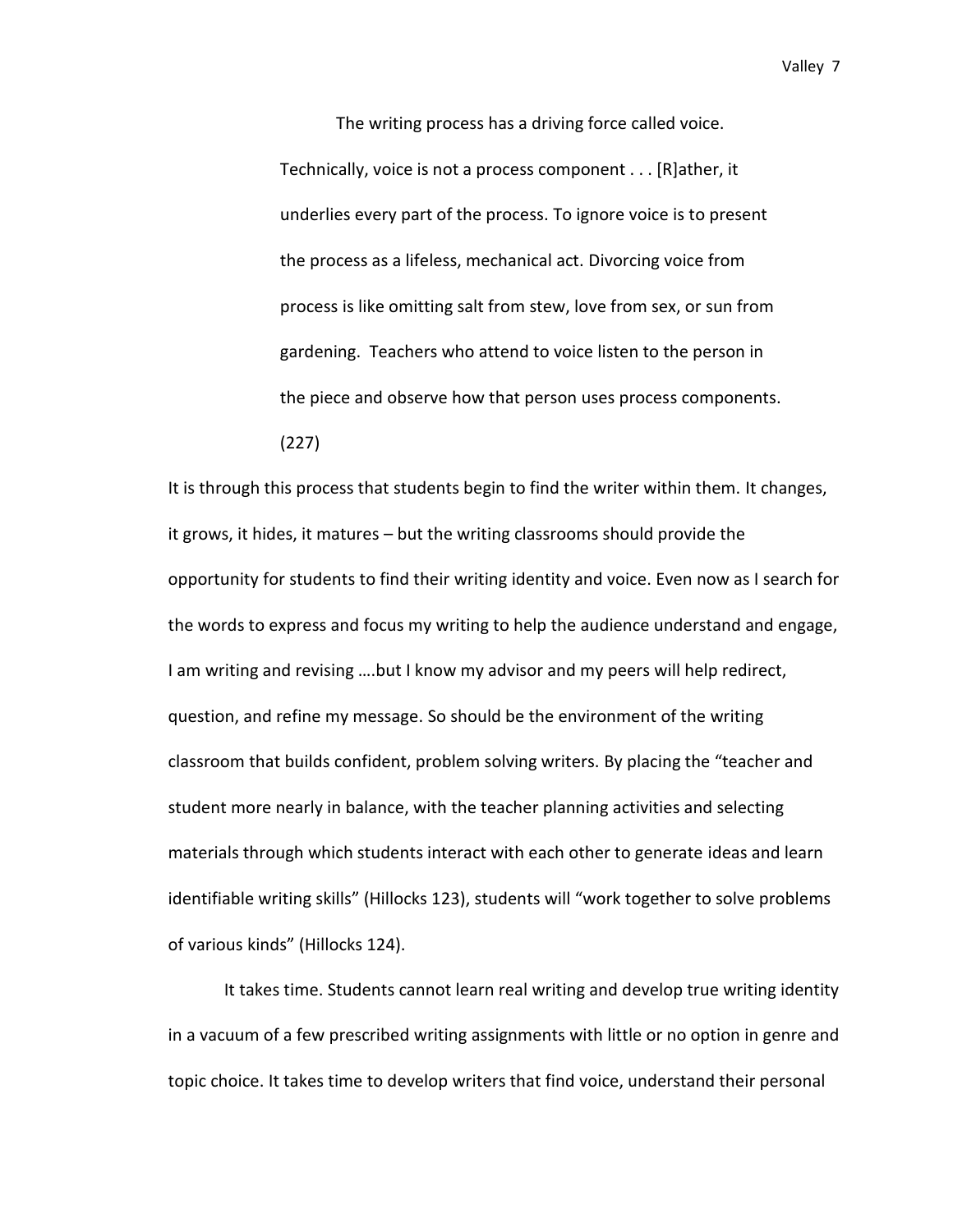writing process, and begin writing with confidence. The maturing writer needs to be nurtured through a quantity of writing opportunities which takes more time than what calendar curriculum and mandated standards allow. The state and local curriculum standards and testing requirements complicate daily lesson plans, and time becomes a diminishing resource.

Another roadblock to this measure of quantity is that administrators observing this writing workshop strategy in the classroom may find it too relaxed, too quiet, too loud, too unstructured, too abstract. Administrators want to see something that will change their school test scores. They want to see something they can measure. What can be missed in these important settings is that the learning is happening empirically for the students; they are learning through the trial and error experience of putting into words what they are thinking. This metacognition is vital in the maturing student, but isn't always visible. Hillocks concludes his 1986 review of teaching modes of instruction with a warning:

> The research of the past two decades indicates clear directions. If we wish our schools and colleges to teach writing effectively, we cannot retreat to the grammar book or rely on the presentation of rules and advice, or expect students to teach themselves how to write effectively simply by writing whatever they wish for varied groups of their peers. We must make systematic use of instructional techniques which are demonstrably more effective.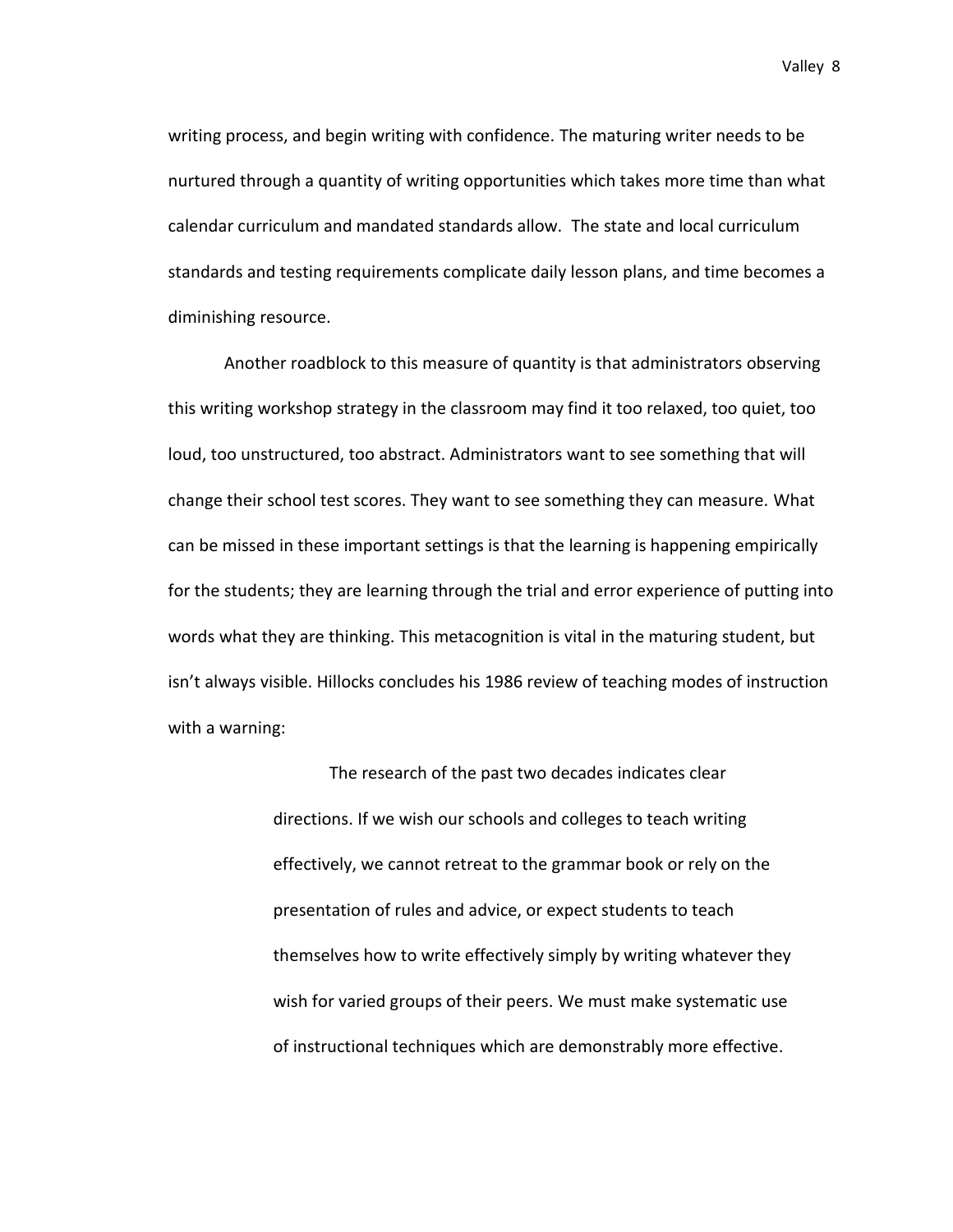We must also continue our efforts to evaluate and understand those techniques, and to develop new instructional procedures. (251)

These students are prime candidates for this strategic and experiential learning. As they move into high school and college, curriculum becomes content focused with less attention to process and strategy training. Students are more frequently given assignments – not taught them. They are expected to perform in various genres for various reasons but aren't typically given the opportunity to practice and engage in these venues. There isn't time.

"Learning to write requires frequent, supportive practice" (National Writing Project 12). Donald Graves said back in 1978 in *Balance the Basics: Let Them Write*, "We need to let them write" (27). Donald Murray reiterates that "you have to plunge in and write … Write and your writing will instruct you…Writing will make you aware …"(1). Writing is how we explore and analyze life. As author Stephen King says, "If you want to be a writer, you must do two things above all others: read a lot and write a lot. There's no way around these two things that I'm aware of, no shortcut" (145).

**Quality**: Writing instruction needs to expose students to a variety of genres for a variety of audiences. It is easier to assess the whole writer with a collection of various writings than mandated and mechanical five-paragraph essays. Varying the genre of the writing assignment not only gives the teacher an opportunity to review growth of the writer from various aspects but allows for a "richer diagnostic for the teacher" (National Writing Project 79) in different forms and formats. By introduction and modeling of a variety of genres, students learn to address the rhetorical elements innate to different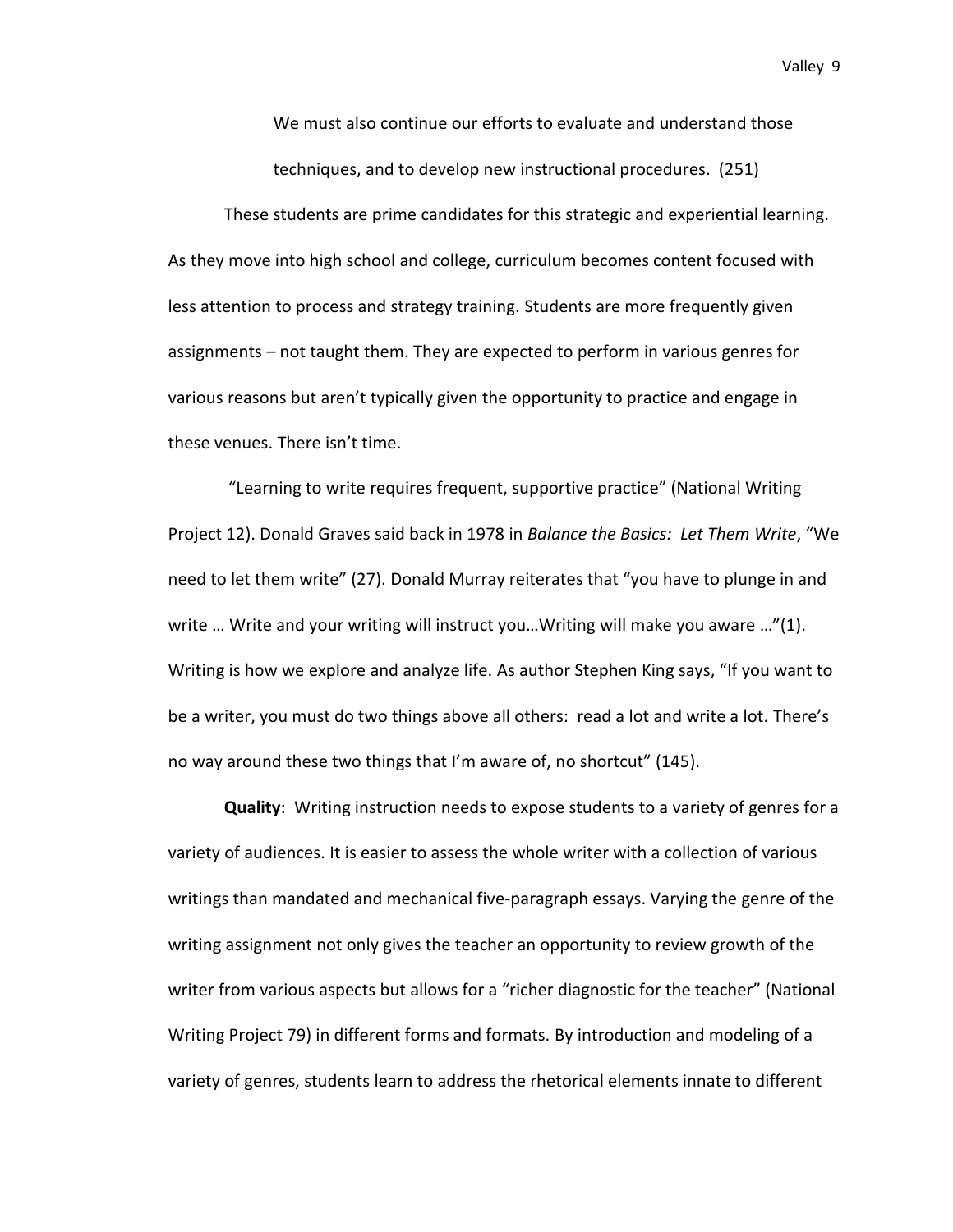purposes of writing for different audiences (National Writing Project 91). Genre studies give students not just a container, but a way to respond to a recurring rhetorical situation (Devitt 88) which allows students to be constructing knowledge, to make meaning, to address problems and situations with personal choice and intuition giving them a storehouse of strategies – building confidence as a writer – a competent author.

Genre in our current writing world could be said to provide the writer with time and place, reason and audience. In Anis Bawarshi's article on "Sites of Invention", he quotes Jim Corder who writes that "'*invetio*, by its nature, calls for openness to the accumulated resources of the world a speaker lives in, to its landscapes, its information, its ways of thinking and feeling. . . .*Invenetio* is the world the speaker lives in'" (qtd. in Bawarshi 104). The writing world is not unlike the philosophy governing the modern design world in which form follows function. Genre helps to solve the rhetorical problem. I know I am walking a fine line between the theorists of using habitat as a framework from where the author is writing as opposed to the format in which it is written. I believe we need both in the middle school classroom. Through genre studies, students could learn to use writing as an instrument, a place, a tool, for invention – a form. As "topoi were … rhetorical habitats" (Bawarshi 104) so genres can be the "act of locating oneself socially, a way of participating in the shared desires, values, and meanings already existing in the world" (Bawarshi 104). The goal for using genre studies in the classroom is to help students situate themselves within the genre and recognize how the genre helps to shape the rhetorical solution. As Lucy Calkins states in *The Art of Teaching Writing, "*Because the forms in which we write become lenses that affect our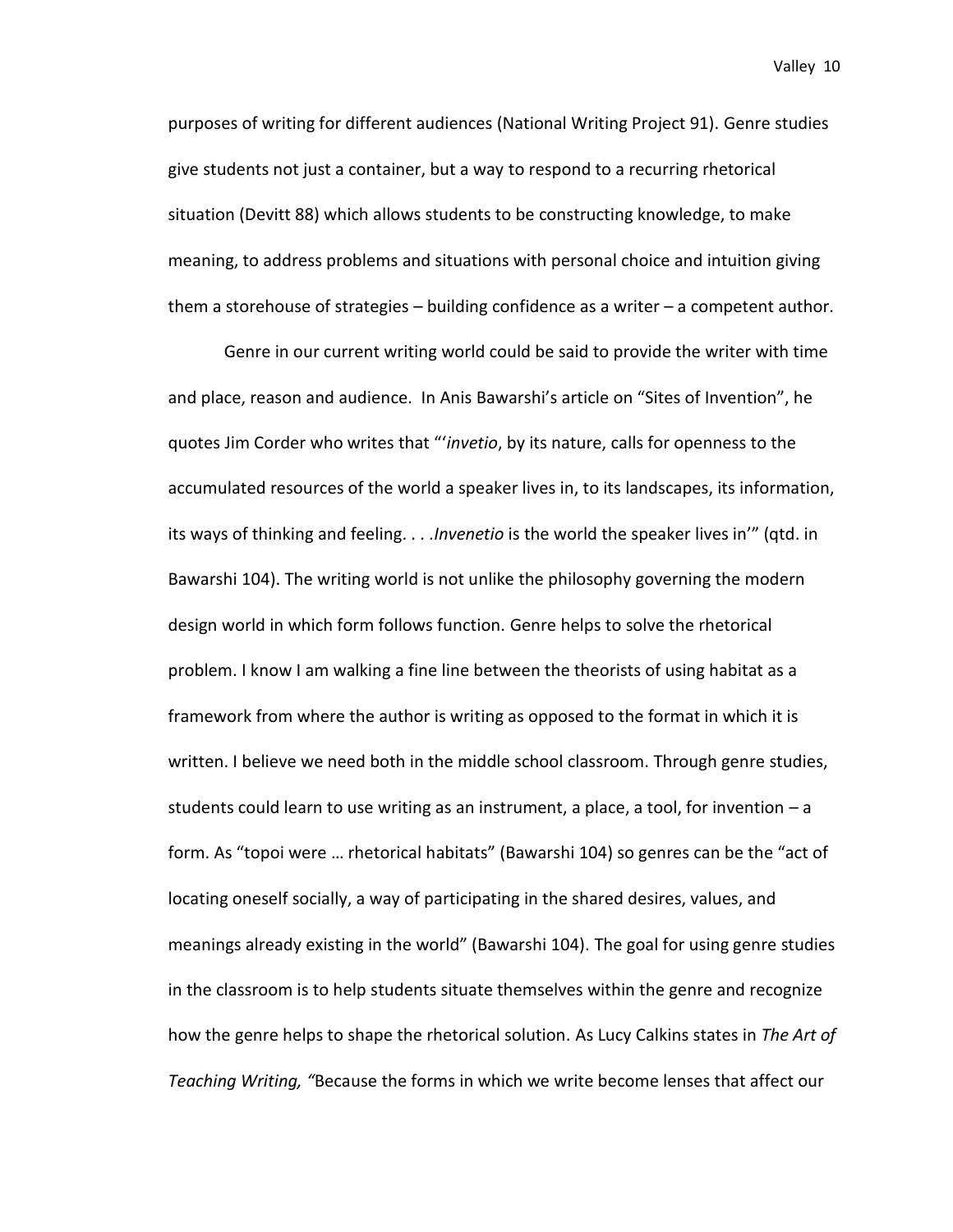way of seeing the world, it is tremendously important that we not allow our writing workshop to become a place in which children write over and over in the same genre. Student writers must be nudged to extend their repertoire" (Calkins 357). This nudging into a variety of genres allows writers to mature their perspectives to meet with that of their audience. Each writing assignment should have students inquiring how to solve the writing purpose. This cannot be done with the typical non-contextualized essays and papers required by state standards and curriculum restrictions.

**Technology**: Writing can be matured through current and popular writing venues, namely the digital space. Nearly 12 years ago Cynthia Selfe brought national attention to technology literacy through her work in *Technology and Literacy in the Twenty-First Century*. Here she challenged the nation's literacy leaders to revise their definition of literacy. In the forward to her book, Hugh Burns states how the "political rhetoric these days has to do with improving literacy *in the future*. . . .but, Selfe argues, to teach the future means to attend to the present" (Selfe xiii). Writing classrooms are now wrestling with technology. "For teachers, literacy instruction is now inextricably linked with technology…and has become part of our responsibility, whether we like it or not" (Selfe 5). Two priorities are reflected in this new technology literacy: preparing students and communities to be literate in digital communication and to be attentive to the illiteracy it begets. Selfe is adamant in addressing writing teachers at all levels of the profession with this responsibility.

Stuart Selber warns us that "the stakes could not be higher. For at issue is the future shape of writing instruction and its significance to students" (Selber 3). In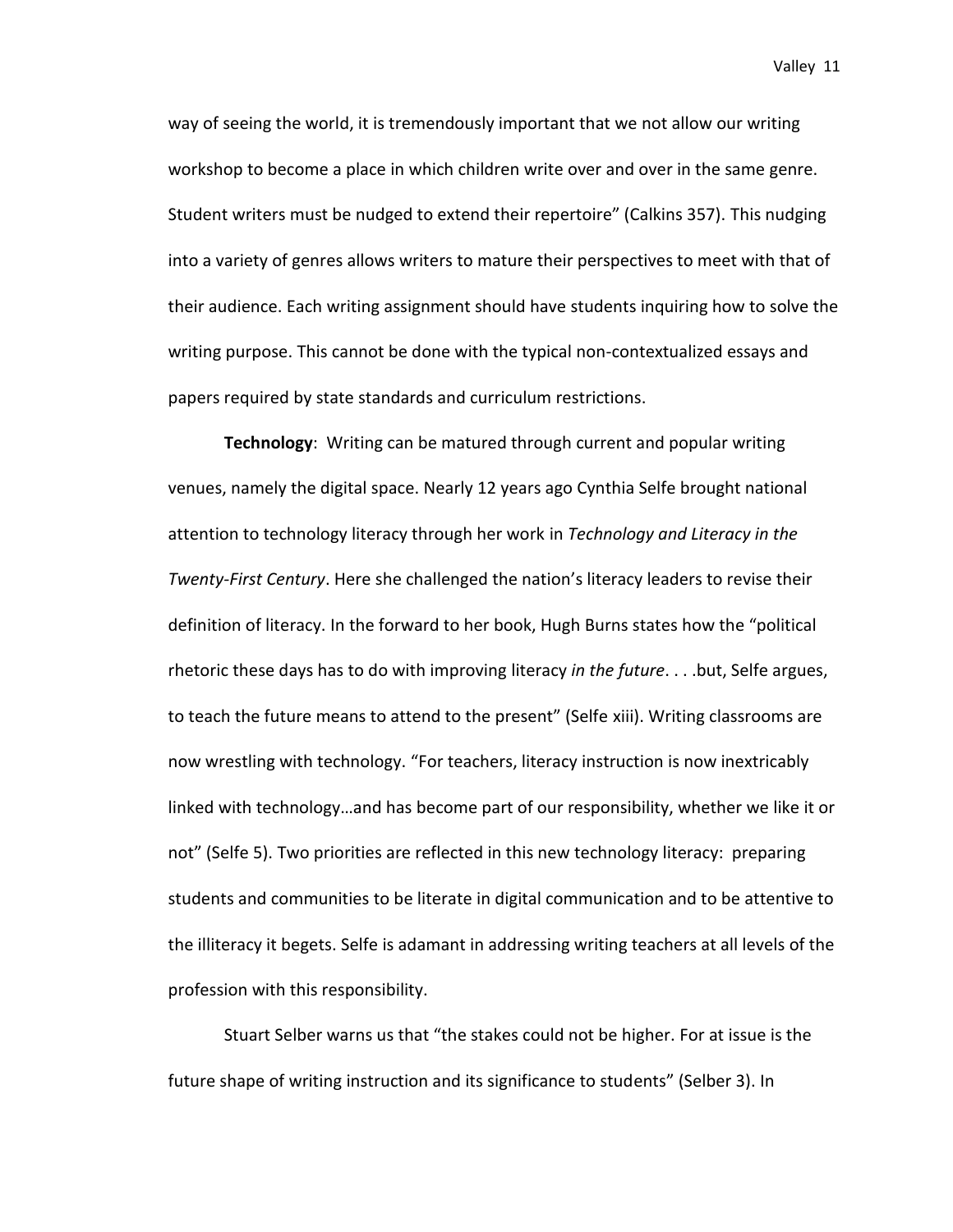*Multiliteracies for a Digital Age* Selber divides technology literacy into the functional, critical, and rhetorical levels needed to be integrated into computer literacy programs. These definitions articulate the complex levels that technology poses for the writing classroom. Writing instructors, however, drawing from the traditional strategies of the past, can work these complex structures of technology into current curricular standards. *Writing New Media* by Anne Wysocki is an example of the numerous resources and research available to writing teachers to help bridge this gap in their writing and technology lessons. As Denis Baron so simply stated, "Computer communications are not going to go away" (32), and to prepare students for the academic and work world, technology literacy syncopated with writing instruction is not an option – it is an essential.

Finally, a maturing writing process benefits from an actual audience. By giving students these opportunities, not only would their writing improve, but an accompanying benefit would be that their awareness and confidences as a true writerauthor, would also emerge – one benefiting the other. What better place than the writing classroom to expose young writers to a variety of real audiences. Writing for an audience has a dual purpose. One, writing with the focus of the reader helps to focus the writing and "invites the reader to stand at the writer's side so the writer can point out the view and comment upon it…taking the reader along" (Murray 54). Secondly, writing for an audience gives purpose to the writing – it makes it, well, important. As Mem Fox says, "it matters…So that was why I wrote: because it mattered" (Fox 2). If we want students to write prolifically, they need to be writing about something they care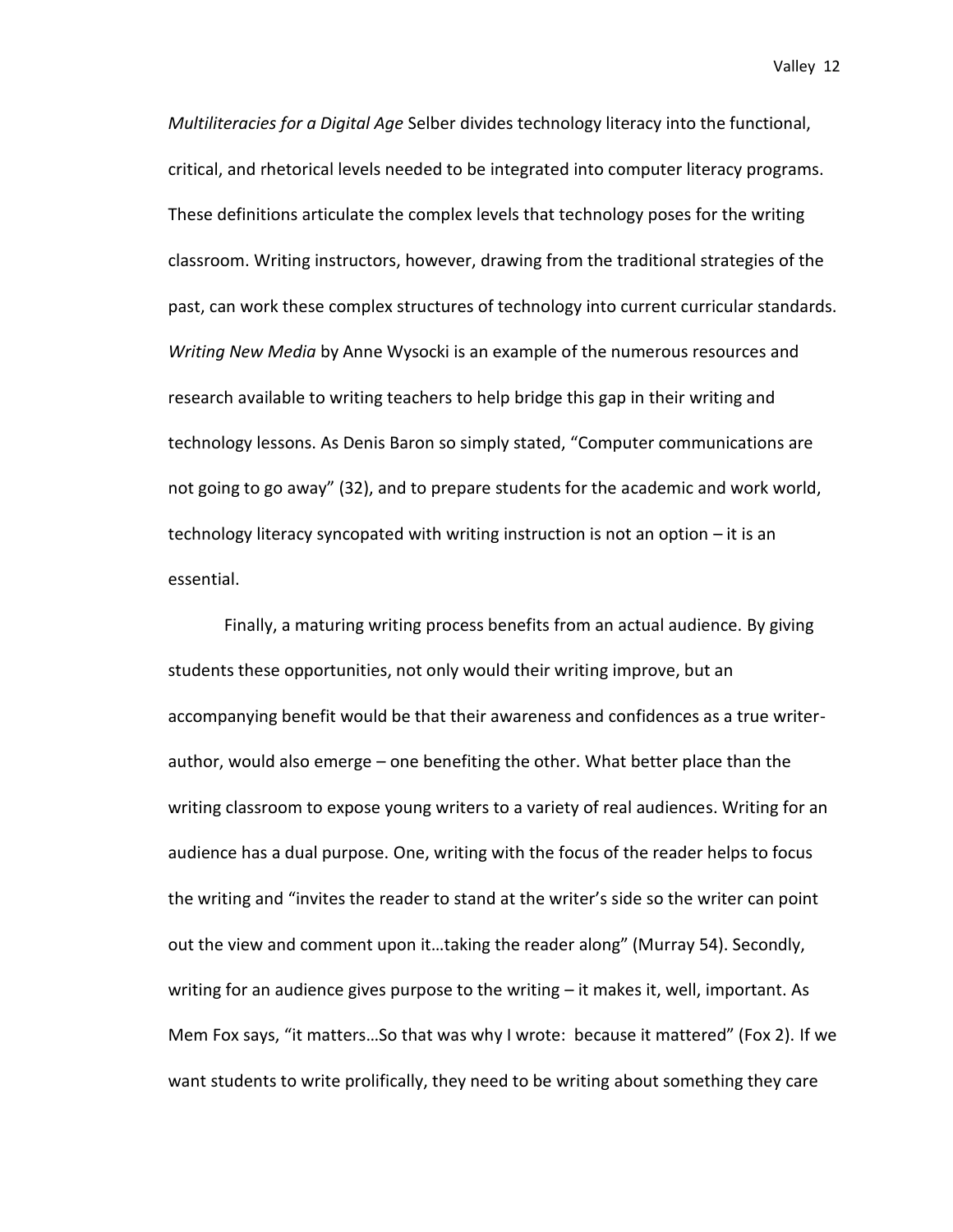about for someone who will listen -- because it matters. This is not only an audience issue, it is a choice issue as well. Students need a balance between learning content for content's sake and learning to write about things they care about, things that matter to them, topics that they can immerse themselves, emerging a more experienced true writer. These skills can then be transferred to the assignments that have less "self" involved but meet and prepare students for the curricular and testing genres and audience they often face in academia.

### *III. Methodology*

This research has a mixed methods design, beginning and ending as teacher inquiry – teacher research. The entire project was extensively pre-designed by the researcher and received approval from the Institutional Review Board of Ball State University. The subjects were determined through an IRB-approved parent and student consent form created for this research. All students were given the consent form and of the 107 forms given out, 60% of them were returned giving permission for the student to participate. After all data collection was complete, the data was sorted by students who had completed all levels of the data collection – the three surveys, the writing reflection, and the focus group questions – which resulted in 63 students. The results were manually tallied and reviewed by the practitioner-researcher with the aid of one research assistant.

The triangulation of data was anchored in a *Student Authorship Survey* (Appendix A) administered at the beginning, middle, and end of the data collection period. The *Writer's Reflection* (Appendix B-1*)* was administered at the beginning of the last week of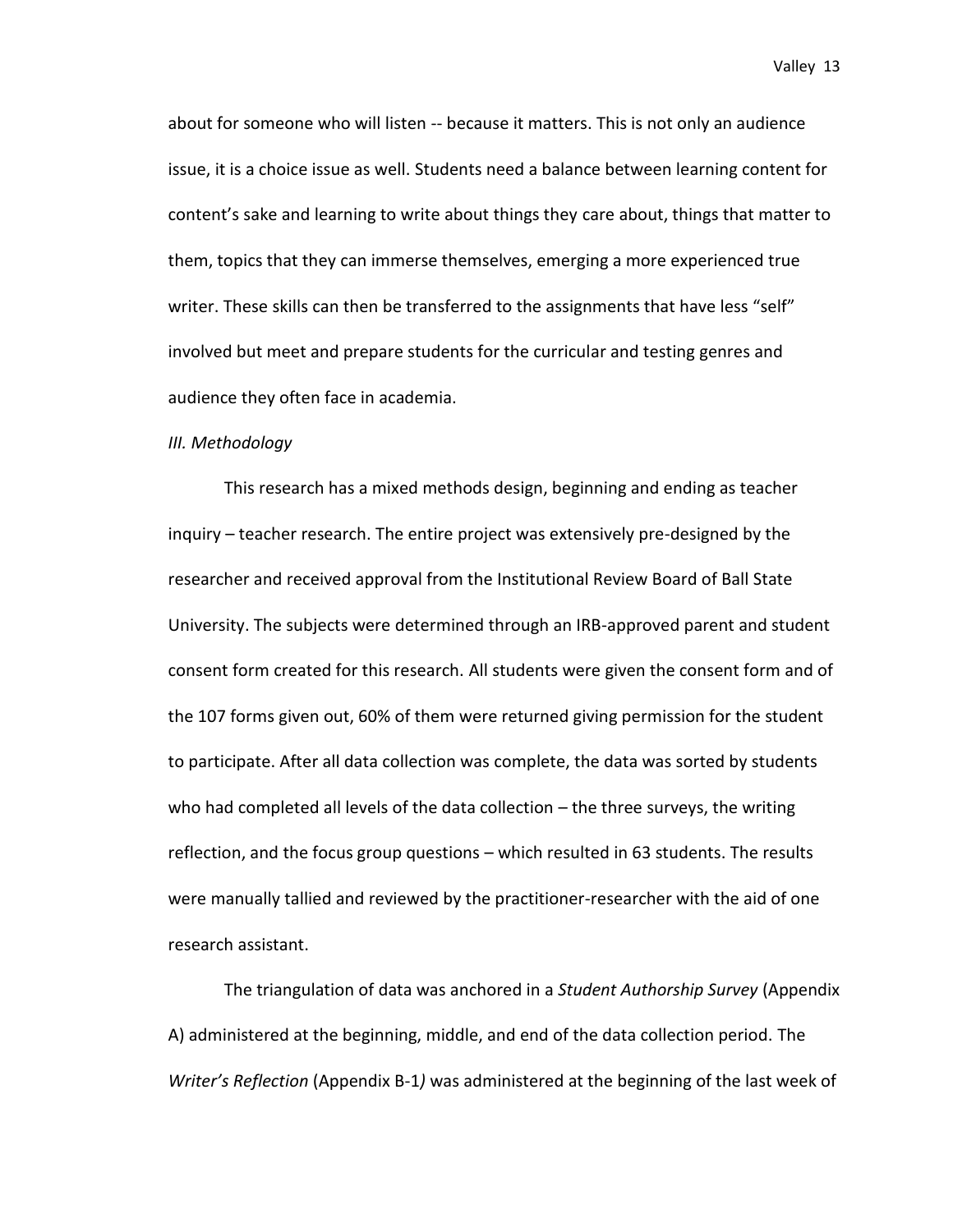the data collection for this research project. And the Focus Group Questions (Appendix B-2) were given on the last day of the data collection.

The project commenced with the first application of the *Student Authorship Survey* to establish a baseline before participating in the planned writing assignments and activities. Students answered ten questions about how they saw themselves as writers on a continuum scale of six points from strongly agree to strongly disagree. This was an important baseline given the fact that it was the final and fourth quarter of the school year and students had extensive writing experiences throughout the 2010-2011 school year in the English classroom and writing across the curriculum. Students completed the authorship survey for the first time on April 29, 2011. Following the implementation of the first survey, the writing unit for this research project began with poetry as defined by the Indiana State Standards.

*The first week*: The first poetry writing assignment gave students an opportunity to write a "found poem" using the words of an author other than themselves. Students chose words from an excerpt of a published author's work and arranged them into a poem of their own composition. There were five excerpts made available for them to choose from: *The Devil's Arithmetic* by Jane Yolen, *The Diary of Anne Frank* by Francis Goodrich and Albert Hackett, two from *Night* by Elie Wiesel, and biographies of holocaust victims from the National Holocaust Museum. The objective is to use published authors as mentors to learn from their uses of genre, style, and writing craft, but also to realize the power of words to create meaning and ultimately, to find writing voice. This gives students a jumping off point to create their own poetry using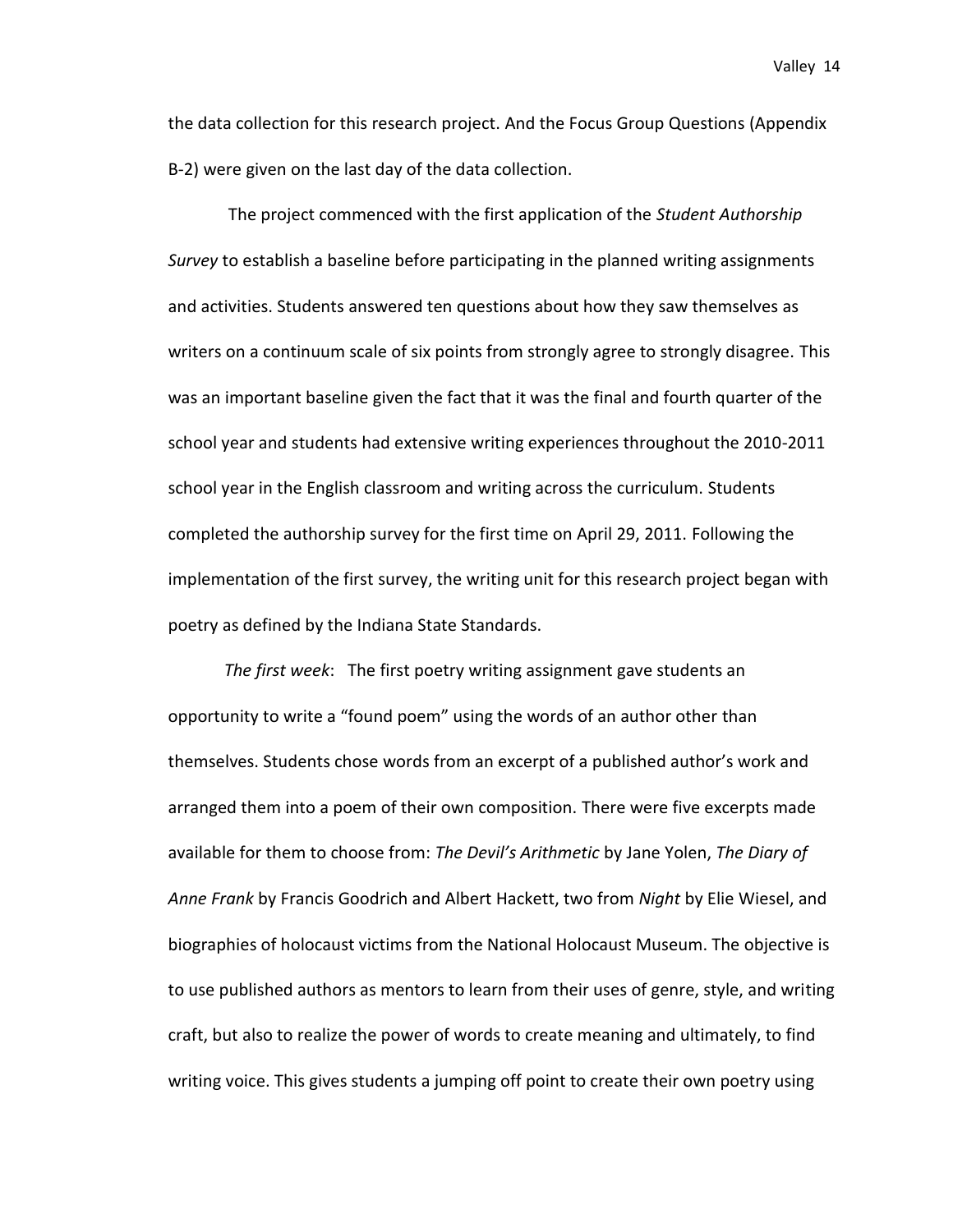published authors as their sources, but without plagiarizing. They experienced the power of individual words that when combined have a unique form, voice, and message different from the original authors. The found poem has the student's voice, the student's message, the student's poetry genre style. "The meaning of the prose text belongs to the reader who, as a writer, must structure the meaning into a new literary form (Simmons 44).

*The second week*: Now that students have created their own poetry with wide parameters, the study is narrowed to review and work through models of the poetry styles mandated by the Indiana State Standards for  $8<sup>th</sup>$  grade Language Arts -- including ballads, lyrics, couplets, epics, elegies, odes, and sonnets (Standard 8.3.1). For the next assignment, students chose two of the styles studied to compose original works of their own -- using topics of their choice.

*The third week:* Students were immersed in a multi-genre speech/writing project incorporating the students' original poetry (written for this unit) and a written script for the oral presentation. The script required an introduction, body, and conclusion (the body being their original poetry) paying close attention to the element of audience. Following the speech presentations*,* the same *Student Authorship Survey* was administered for the second time, May 23, 2011.

*The fourth and fifth weeks:* Students were sent into the digital world. Through careful construction and alliance with the Technology Director of our school district, a restricted Google Sites platform was the base where students collaboratively designed class period wikis. (An example of a wiki would be Wikipedia, publicly authored and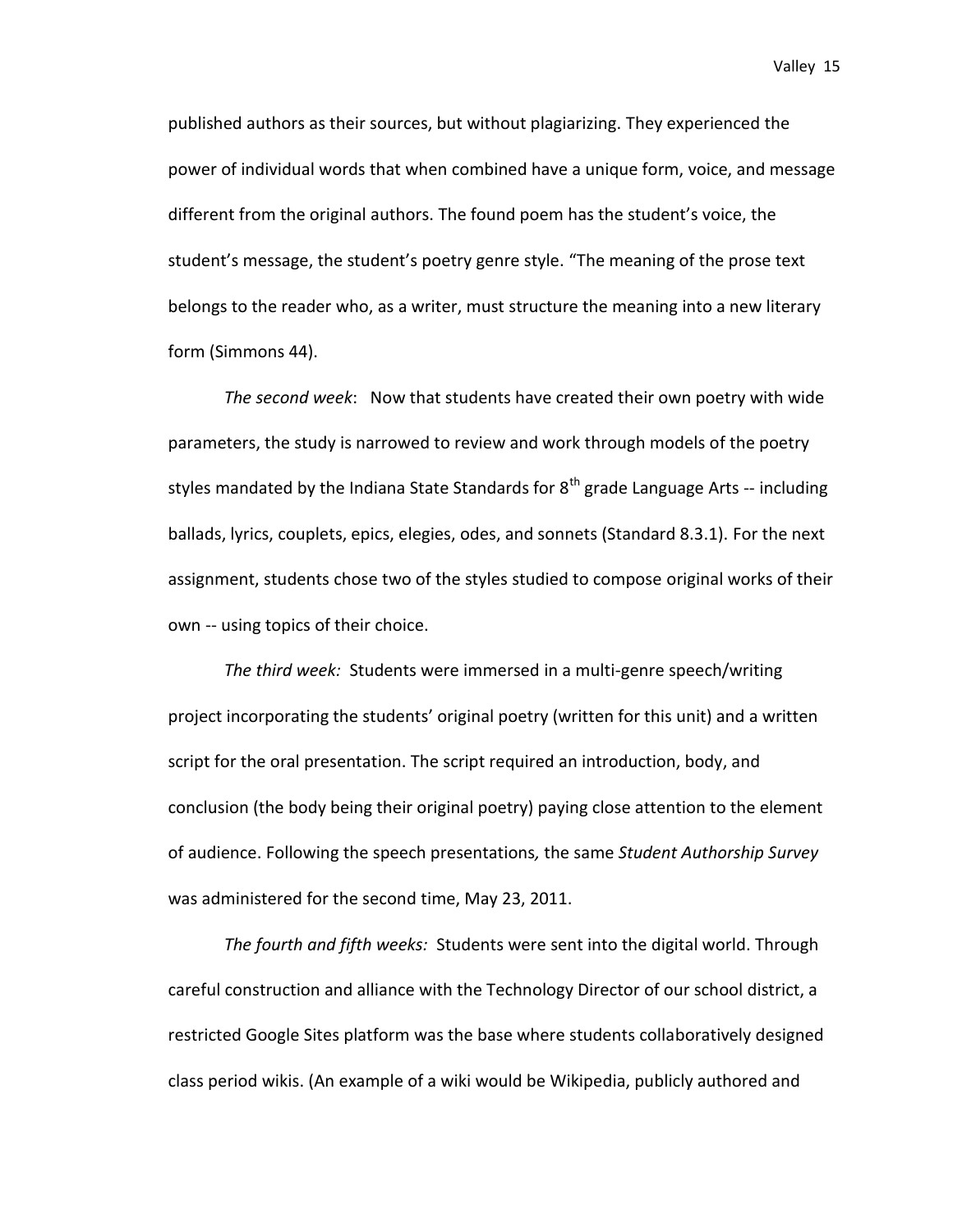edited information.). A template was set for each class period, and although all class periods could view the other wikis, they only had editing rights to their own class period wiki. However, everyone in each class period had the same editing rights to everything on that class period wiki. So we talked about who has rights to change your writing? Do they need permission? Should it go through a panel of "editors" before changes can be made? Students designed the wiki to have whatever focus they determine as a class adding links, photos, art, writing, design elements, charts and graphs as they saw fit – all original work.

*The sixth week*: During the final week of the data collection, the wikis got their final touch, the *Writer's Reflection* and *Focus Group Questions* were completed (Appendix B-1, B-2), and the final *Student Authorship Survey* was administered on June 8, 2011.

The collection of data was completed on the last day of classes for 2011.

*IV. Discussion/Analysis*

The results of this project, even in a short six-week unit, indicated that students perceived themselves more as writers at the end than at the beginning of the writing unit. Though writing examples were not the focus of this study, the results suggest that the intentional work of the teacher pushing the quantity and quality of genre-focus writing coupled with the technology-focused classroom wiki brought measurable awareness to their identity as single and co-authors and their need to be familiar with writing for the web. The three suggested basics for the writing classroom will be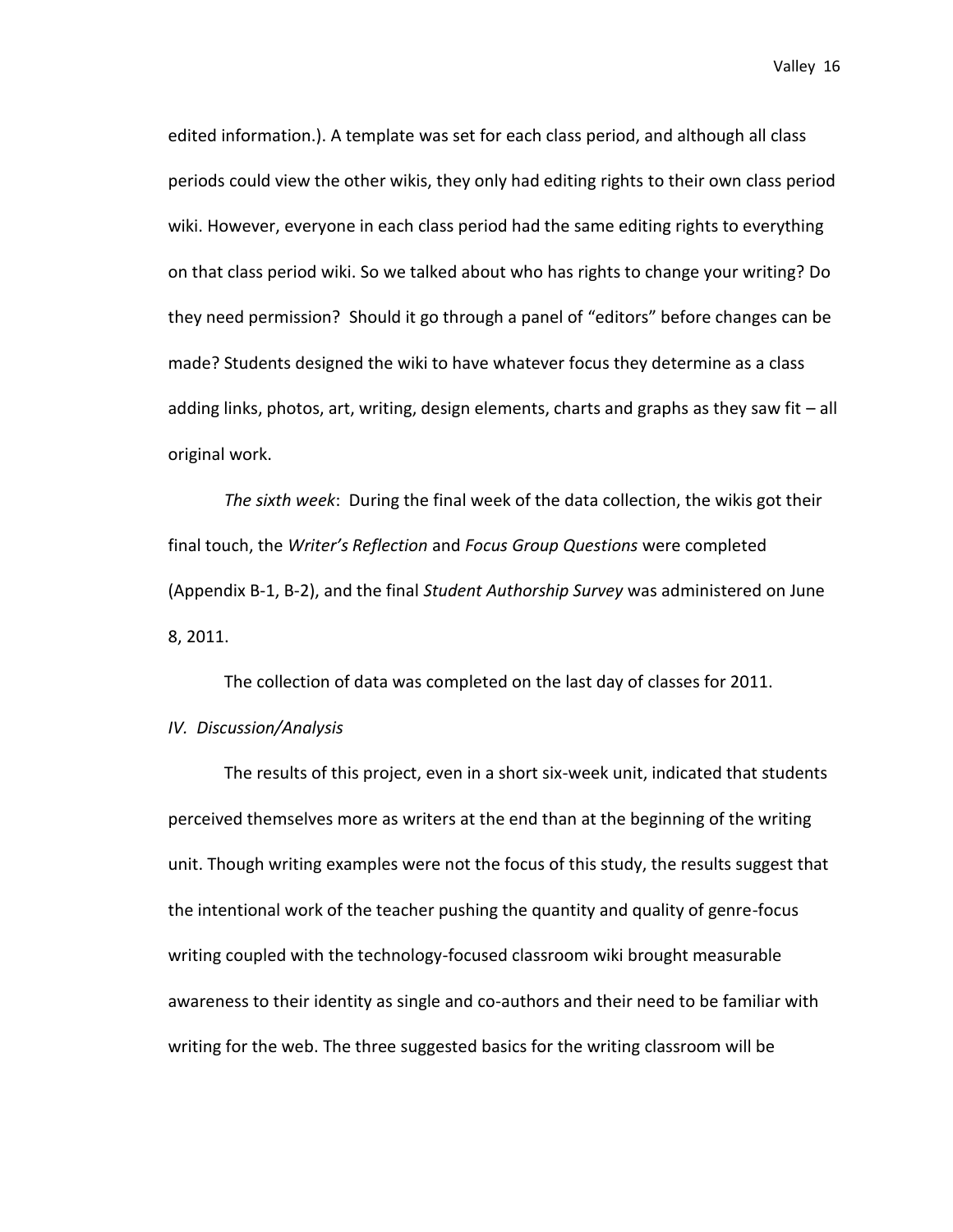acknowledged by reviewing the results of the triangulated data from the survey, the reflection, and the focus group questions – individually.

*Student Authorship Survey* Results: The final results of the survey -- after compiling the data from the three submission dates -- suggests that a consistent and substantial quantity of writing produces more confident writers who identify themselves as "writers." For Question 1, "I know what it means to be an author of a piece of written work," the percentage changes 45% over the course of six weeks -- from 22% to 67%. Given the fact that these students have been writing all year, this movement seems significant. It must be acknowledged that familiarity with the survey may have influenced their responses, but the maturity factor, typically a problem in this type of research, seems minimal given the short tenure of this project. Likewise, you would expect this type of change from the beginning to the end of the year, not at the end of the year.

Their confidence level as represented in Question 4 also reflects a positive move toward strongly agree in the second level (see chart levels numbered 1-6). This is what I want to see, a movement from those students who see themselves as writers but often do not possess the confidence to perform well in writing assignments and ultimately writing for the real world. In Question 10, the fact that students prefer to write in their own words suggests that they are becoming more confident in not only saying something through writing, but actually having something to say. Developing a voice is critical to developing as a writer which was addressed in the literature review.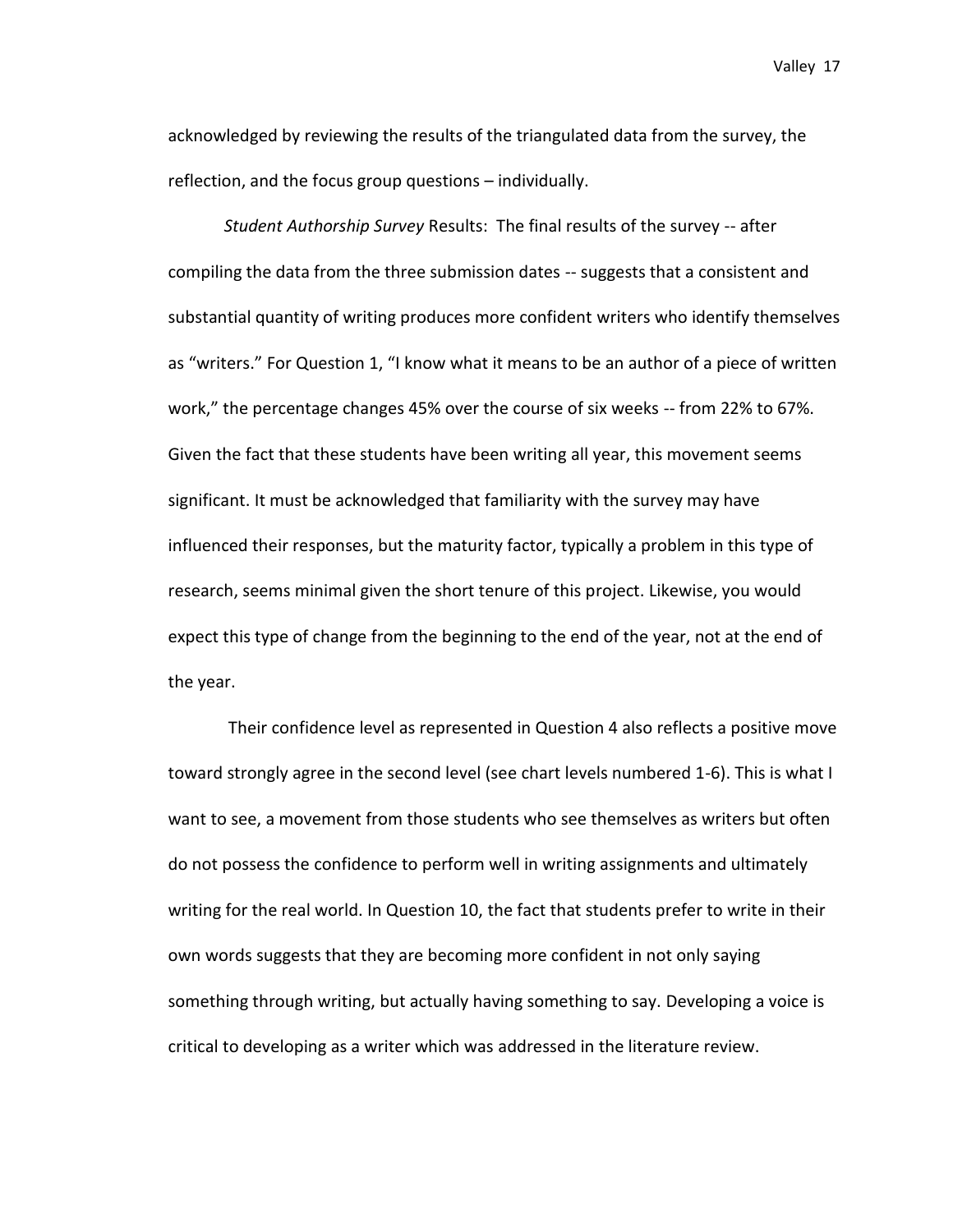| <b>Survey Results from</b><br>4/29; 5/23; 6/8                                                                                                                      | <b>Strongly Agree</b> |                          |                   | <b>Strongly Disagree</b> |                              |                                      |  |
|--------------------------------------------------------------------------------------------------------------------------------------------------------------------|-----------------------|--------------------------|-------------------|--------------------------|------------------------------|--------------------------------------|--|
| $(n = 63)$                                                                                                                                                         | 1                     | 2                        | 3                 | 4                        | 5                            | 6                                    |  |
| 1. I know what it means to be an<br>author of a piece of written work.                                                                                             | 22%<br>48%<br>67%     | 44%<br>48%<br>32%        | 30%<br>3%<br>2%   | 2%<br>--                 |                              |                                      |  |
| 2. I know how to give credit for<br>information in my writing that is not<br>my own.                                                                               | 46%<br>58%<br>52%     | 48%<br>38%<br>46%        | 6%<br>3%<br>2%    | 2%<br>--                 |                              |                                      |  |
| 3. I enjoy writing in my own words.                                                                                                                                | 49%<br>44%<br>43%     | 40%<br>38%<br>37%        | 8%<br>16%<br>16%  | 3%<br>2%<br>2%           | $\overline{a}$<br>2%         |                                      |  |
| 4. I feel confident that my writing<br>expresses what I want to say.                                                                                               | 40%<br>39%<br>41%     | 33%<br>33%<br>46%        | 21%<br>22%<br>11% | 3%<br>6%<br>2%           | 2%<br>Щ,<br>$\sim$           |                                      |  |
| 5. I do not want or need to share<br>the writing process with another<br>person, for example, to complete a<br>project that includes writing with<br>someone else. | 10%<br>16%<br>13%     | 21%<br>8%<br>17%         | 35%<br>22%<br>22% | 16%<br>25%<br>19%        | 10%<br>23%<br>14%            | 8%<br>6%<br>14%                      |  |
| 6. There are times when I would<br>want someone else to be able to<br>make changes to my writing.                                                                  | 24%<br>30%<br>35%     | 38%<br>34%<br>35%        | 22%<br>27%<br>22% | 8%<br>8%<br>6%           | 5%<br>2%<br>--               | 3%<br>$\overline{\phantom{a}}$<br>2% |  |
| 7. Being familiar with writing for<br>the web is important to me.                                                                                                  | 3%<br>16%<br>22%      | 27%<br>23%<br>40%        | 25%<br>31%<br>19% | 32%<br>14%<br>10%        | 11%<br>14%<br>5%             | 2%<br>2%<br>3%                       |  |
| 8. I know that co-authoring means to<br>work with another person(s) through the<br>writing process to develop a finished<br>product.                               | 41%<br>45%<br>62%     | 37%<br>42%<br>29%        | 16%<br>13%<br>8%  | 6%<br>$-$<br>2%          |                              |                                      |  |
| 9. I know that when co-authoring,<br>someone else has the right to make<br>changes to my writing.                                                                  | 43%<br>41%<br>56%     | 27%<br>42%<br>25%        | 16%<br>16%<br>17% | 11%<br>2%<br>2%          | $\overline{2}$<br>$-$<br>$-$ | 2%<br>$-$                            |  |
| 10. I prefer to write my own words<br>instead of using information from a<br>book or the internet.                                                                 | 22%<br>20%<br>38%     | 27%<br>27%<br><b>35%</b> | 30%<br>30%<br>21% | 13%<br>14%<br>3%         | 6%<br>3%<br>3%               | 2%<br>6%<br>$\qquad \qquad -$        |  |

In Question 7, "Being familiar with writing for the web is important to me" percentages moved from 3% to 22% in level 1 and from 27% to 40% in level 2. These percentage changes suggest that students began to see the relevance of writing for the web and began to understand the importance of co-authoring. This tells me that awareness has been awakened, but there is still a long way to go in building proficiency.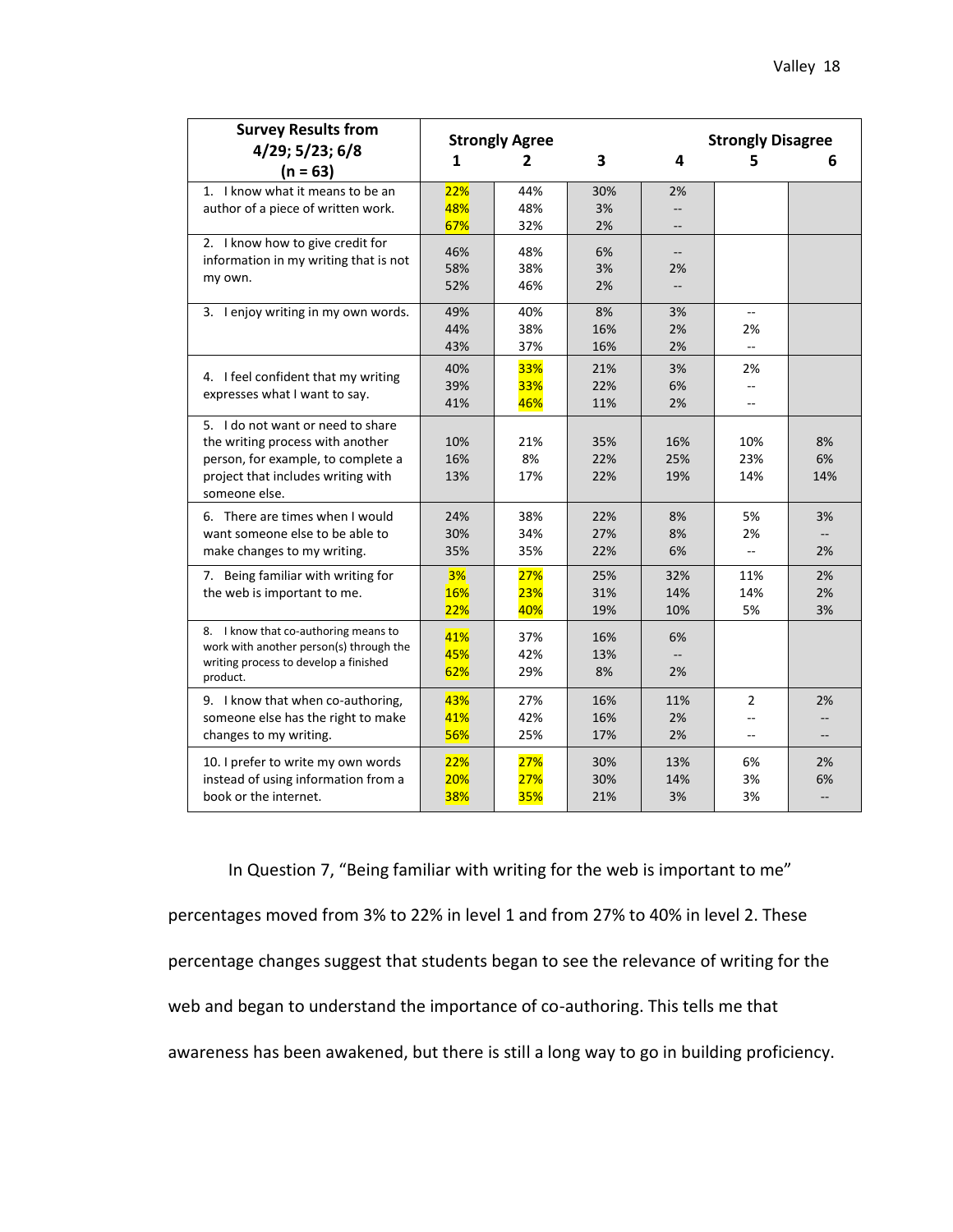The results of questions 8 and 9 reveal that students, through the collaborative work of designing and producing the class wiki, became acquainted with the definition and relevance of co-authoring to produce web based writing.

Question 5 is poorly worded and the results are difficult to decipher. However, the percentages shift from one side of the continuum to the other which suggests, again, that students are beginning to understand that not all writing can be done solo, and knowing how to write collaboratively will be an asset to their skill set. This is important given the digital world these students will continue to mature within. Standing by the literacy principles articulated by Selfe and Selber, I am convinced that we need to train and develop today's students to be technology literate, and writing teachers are positioned perfectly to prepare them. Alan November compares training our students to navigate the web to training our students to drive a car. It's time we considered technology literacy as important a life skill as driving a vehicle.

*Focus Group Questions* results: The student responses were consistent in stating that the difference between authors and writers is that authors write for publication and get paid and yet anyone can write. This is not what I was looking for, but the fact that they mentioned that "anyone can write" is progress. That means they consider themselves writers but not authors. Identity is the first step to owning the position. If these students have grown this much in their identity as writers in six weeks, it seems relevant to consider these writing basics a curriculum foundation for the entire year.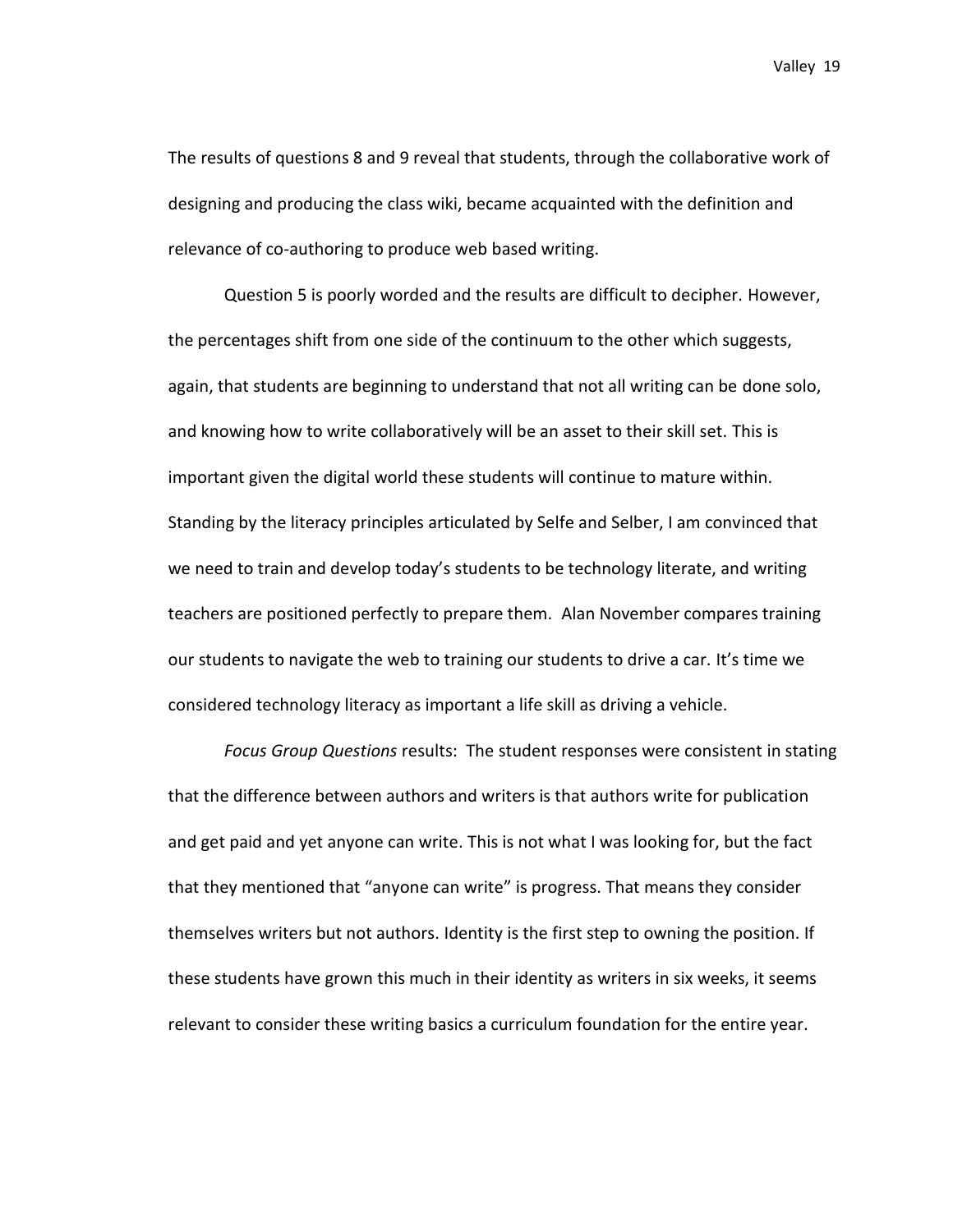When asked, "What has been done in your education this year that has improved your image of yourself or your ability as an author, a writer?" students answered:

- $\checkmark$  I have grown emotionally
- $\checkmark$  I have added skills
- $\checkmark$  I have gained confidence
- $\checkmark$  I have grown through experience
- $\checkmark$  I have increased knowledge and perform at a new comfort level with my improved self image
- $\checkmark$  I can see different perspectives
- $\checkmark$  I have less fear because of my experiences

Unfortunately these students responded to "how" they personally changed, not "what" was done to bring about that change. These results confirm my hypothesis that more writing experience builds writer confidence. With this confidence comes the ability to write for other forms and audiences with less fear. The lack of fear allows students to push beyond their comfort zones which allows for the analytical, synthesizing student thinkers we are trying to equip.

Writer's Reflection results: The students' voices are consistent and clear. On the question asking what was their major accomplishment as a writer, they reflected not only on this writing unit, but the entire year of writing. Their answers were not surprising, were predictable, and directly reflected the language we used to talk about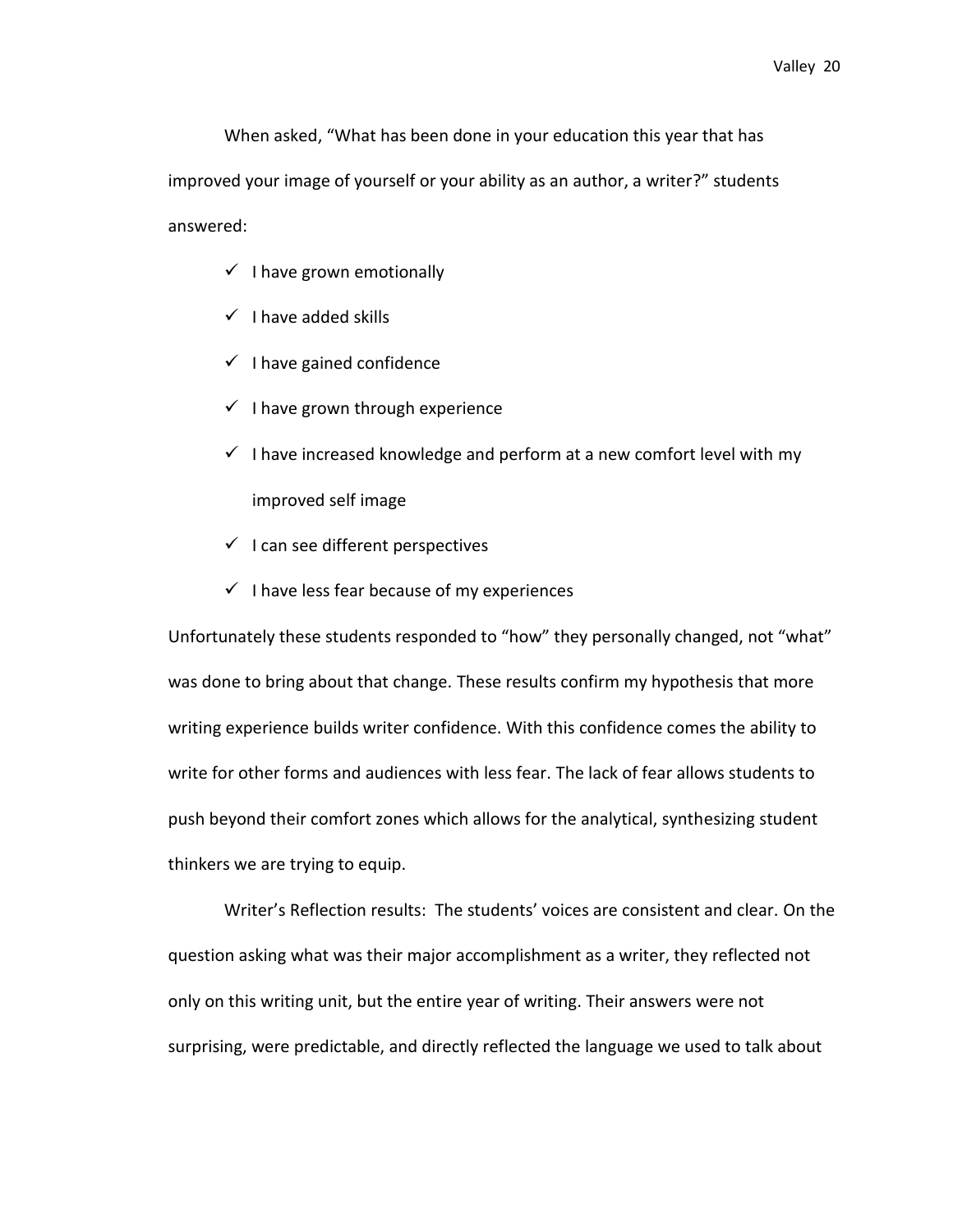writing. (The following list includes names of writing assignments mentioned in the introduction of this report.)

My Major Accomplishments (in students' own words): *My I-search and research projects because I felt really smart and successful; Actually doing good on essays on tests and quizzes and the biography and remix; I grew in the way that I wrote by the words that I chose and the craft I learned to incorporate; finishing and writing very long paragraphed papers; that I need to try different things and get out of my comfort zone; I took time to consider what I was writing about and gave all of my writing serious thought and attention; I liked the I-Search because it satisfied our curiosity as well as tested our writing techniques; I got up and shared my writings with the class because I had to; Poetry because I like to write what I feel; I think I caught my audience's attention and made them feel what I was trying to achieve; I can write longer; my I-Search because I learned about a topic that I cared about; the wiki project was fun to do with my friends; I liked writing with partners; I could choose what I wanted; writing the papers because you got to make them your own and do what you want; the I-search because I got to do what I wanted to do; when I wrote all 4 pages on my ISTEP essay prompts.*

These students are saying that they like to write about what matters to them, and that they feel more confident and successful as writers given those opportunities. Several even suggested that working together – co-authoring – was actually fun. Many commented on learning new genres and how to pick the right one for the right reason. Others commented about just writing more than they had ever written. Some shared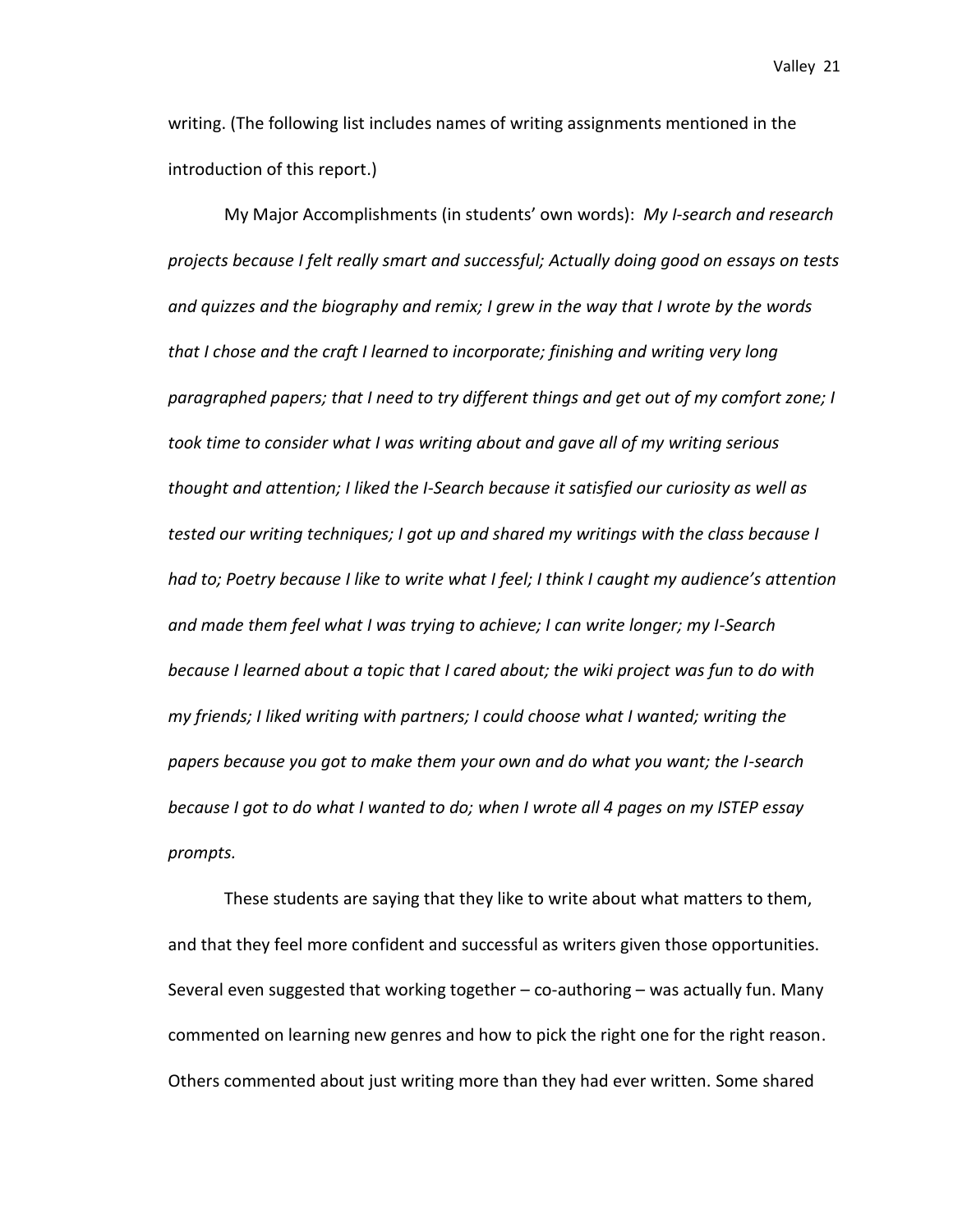how they still struggle with poetry or found it to be their best genre. Overall, the true assessment is that students are writing about writing.

### *V. Conclusion*

My hypothesis proved to be true – on all accounts. A learning environment filled with abundant and varied writing opportunities will help students improve their writing identity and their writing experience. Genre studies incorporated within the writing workshop give young writers an opportunity to investigate different formats, yet help them inquire about their audience and their topic, matching the genre to fits those needs. Working together on the wikis helped many to see that writing alone isn't always an option, and learning to write with others is an important skill to learn, to practice, without having to be afraid. Additionally, students will be more prepared and capable to write in the work world with more proficiency and confidence for single and coauthored assignments on both the paper and digital space.

The results of this research project seem self-evident. Maybe it's because it turned out as I suspected, but it just makes sense. So often educators are directed to new curriculum, new strategies, new focuses, and the standard fundamental teaching strategies are lost in the myriad of "new" pressures and ideas.

Another important point at issue in the teaching of writing is that students need to be matured into writers. There isn't a box on the shelf that will give you all the components necessary for a successful writing classroom. It is about teaching students to find their voice, their process, their writer within. Dona Hickey states that "voice is the sum effect of all the stylistic choices a writer makes to communicate not only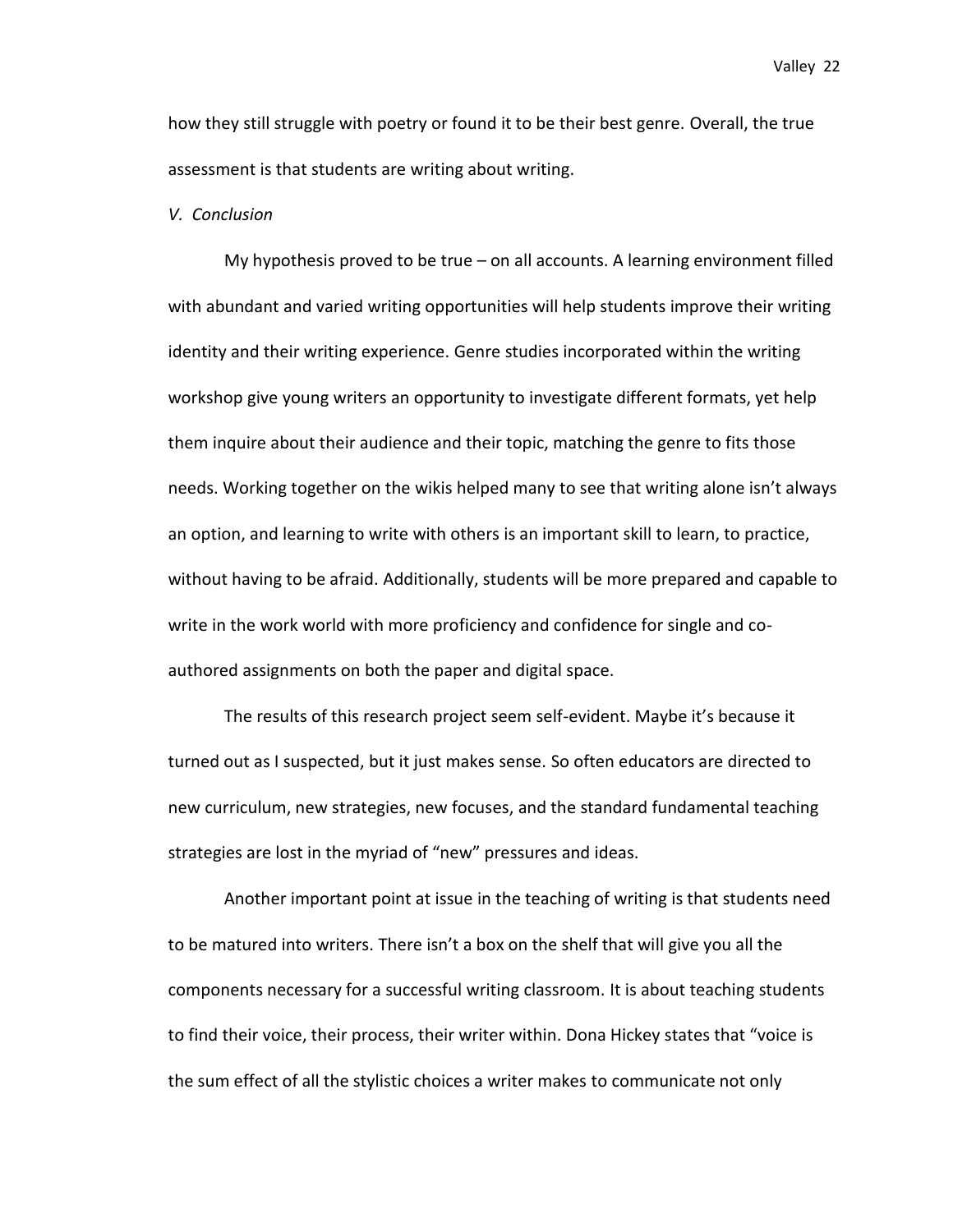information about a subject but also information about himself or herself to a particular audience" (1). We are addressing a complex structure to build habits of the mind in our students. There is no magic formula or pattern, but the foundations we can anchor our footing are simple, evident, tested, and true: a significant quantity of writing coupled with the quality of genre-study and technology literacy. These basics will enable confident writers to solve the rhetorical problems they will face in academia, in work, and in their personal writing worlds. It is our responsibility as writing instructors to practice these strategies in our classroom and influence the curricula decisions our state and local administrators are debating.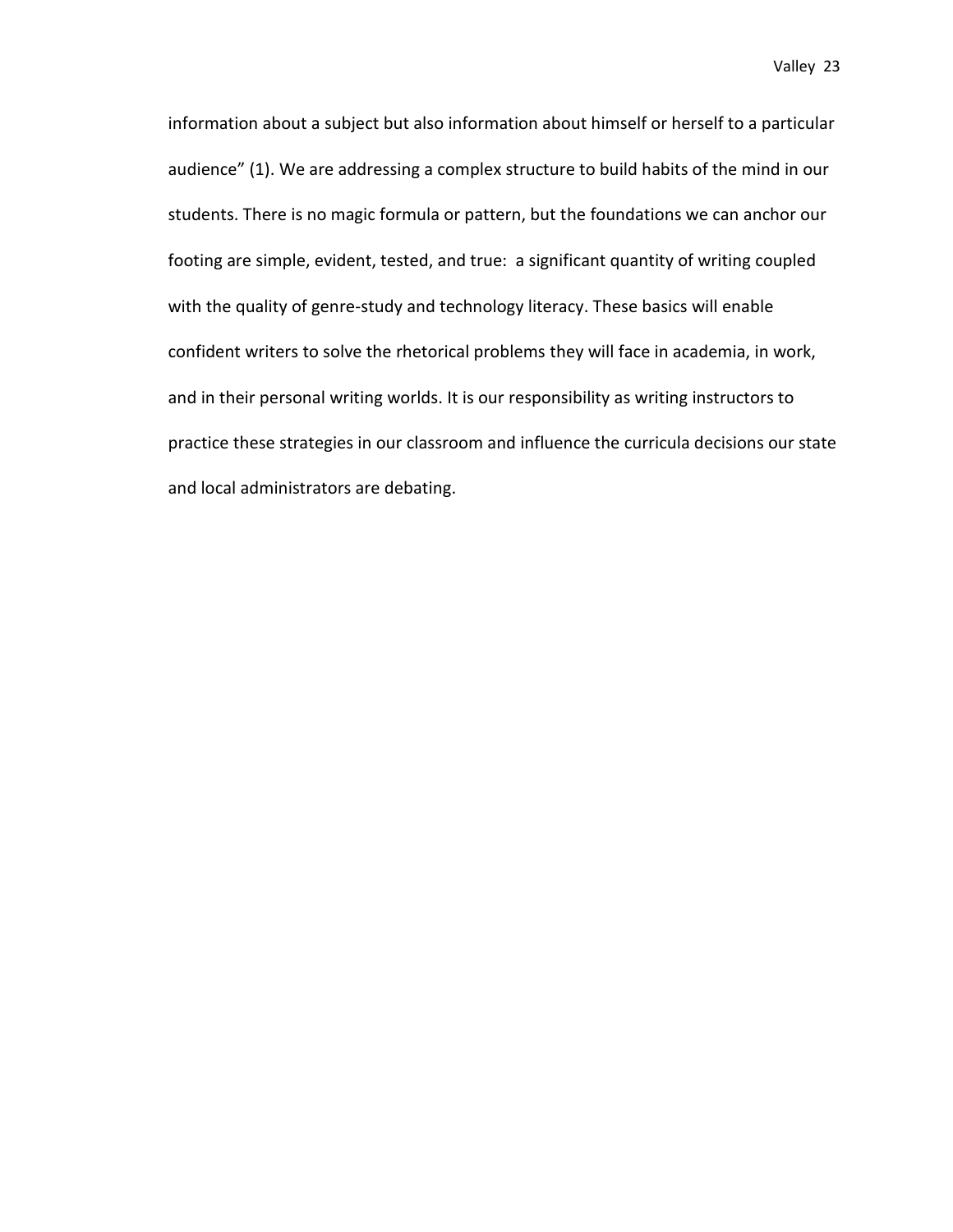### Works Cited

- Baron, Dennis. "From Pencils to Pixels: The Stages of Literacy Technologies." . *Passions, Pedagogies, and 21st Century Technologies*. Eds. Gail E. Hawisher and Cynthia L. Selfe. Logan: Utah State UP, 1999. 15-33. Print.
- Bawarshi, Anis. "Sites of Invention: Genre and the Enactment of First-Year Writing." *Relations, Locations, Positions*. Eds. Peter Vandenberg, Sue Hum, Jennifer Clary-Lemon. Urbana, IL: National Council of Teachers of English, 2006. Print.

Calkins, Lucy. *The Art of Teaching Writing*. Portsmouth, NH: Heinemann, 1994. Print.

- Devitt, Amy J. "Generalizing about Genre: New Conceptions of an Old Concept." *Relations, Locations, Positions*. Eds. Peter Vandenberg, Sue Hum, Jennifer Clary-Lemon. Urbana, IL: National Council of Teachers of English, 2006. Print.
- Fletcher, Ralph J., and JoAnn Portalupi. *Writing Workshop: The Essential Guide*. Portsmouth, NH: Heinemann, 2001. Print.
- Graves, Donald H. *Writing: Teachers and Children at Work*. Exeter, NH: Heinemann Educational, 1983. Print.

Hawisher, Gail E., and Cynthia L. Selfe. *Passions, Pedagogies, and 21st Century Technologies*. Logan: Utah State UP, 1999. Print.

- Hillocks, George. *Research on Written Composition: New Directions for Teaching*. New York: National Conference on Research in English, 1986. Print.
- King, Stephen. *On Writing: A Memoir of the Craft*. New York: Pocket Books, 2000. Print.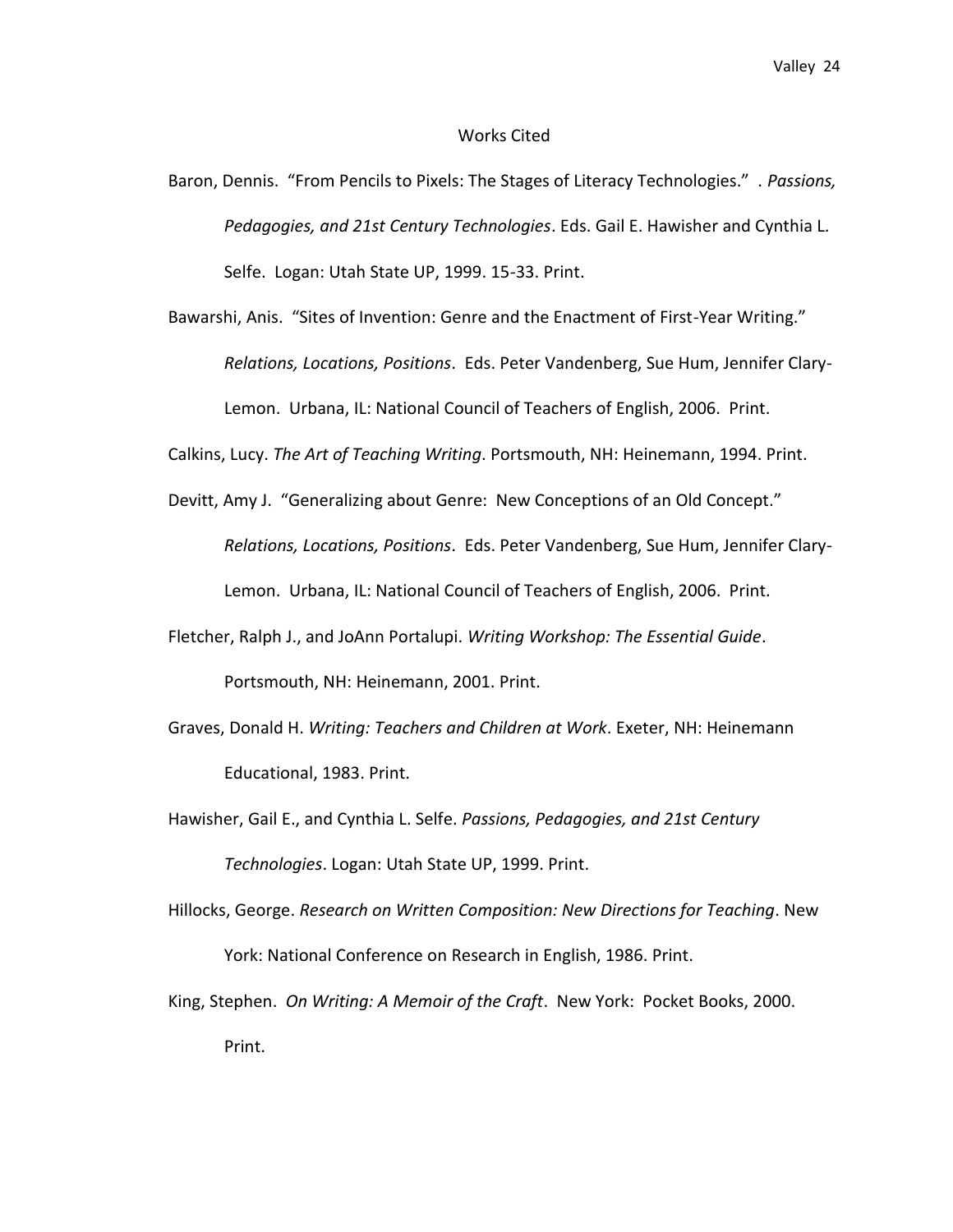- Murray, Donald M. *Write to Learn*. Fort Worth: Harcourt Brace College Publishers, 1996. Print.
- National Writing Project and Carl Nagin. *Because Writing Matters: Improving Student Writing in Our Schools*. San Francisco: Jossey-Bass, 2006. Print.
- Selber, Stuart A. *Multiliteracies for a Digital Age*. Carbondale: Southern Illinois UP, 2004. Print.
- Selfe, Cynthia L. *Technology and Literacy in the Twenty-first Century: the Importance of Paying Attention*. Carbondale, IL: Southern Illinois UP, 1999. Print.
- Simmons, John S., and Lawrence Baines. *Language Study in Middle School, High School, and beyond*. Newark, Del., USA: International Reading Association, 1998. Print.
- Wysocki, Anne Frances. *Writing New Media: Theory and Applications for Expanding the Teaching of Composition*. Logan: Utah State UP, 2004. Print.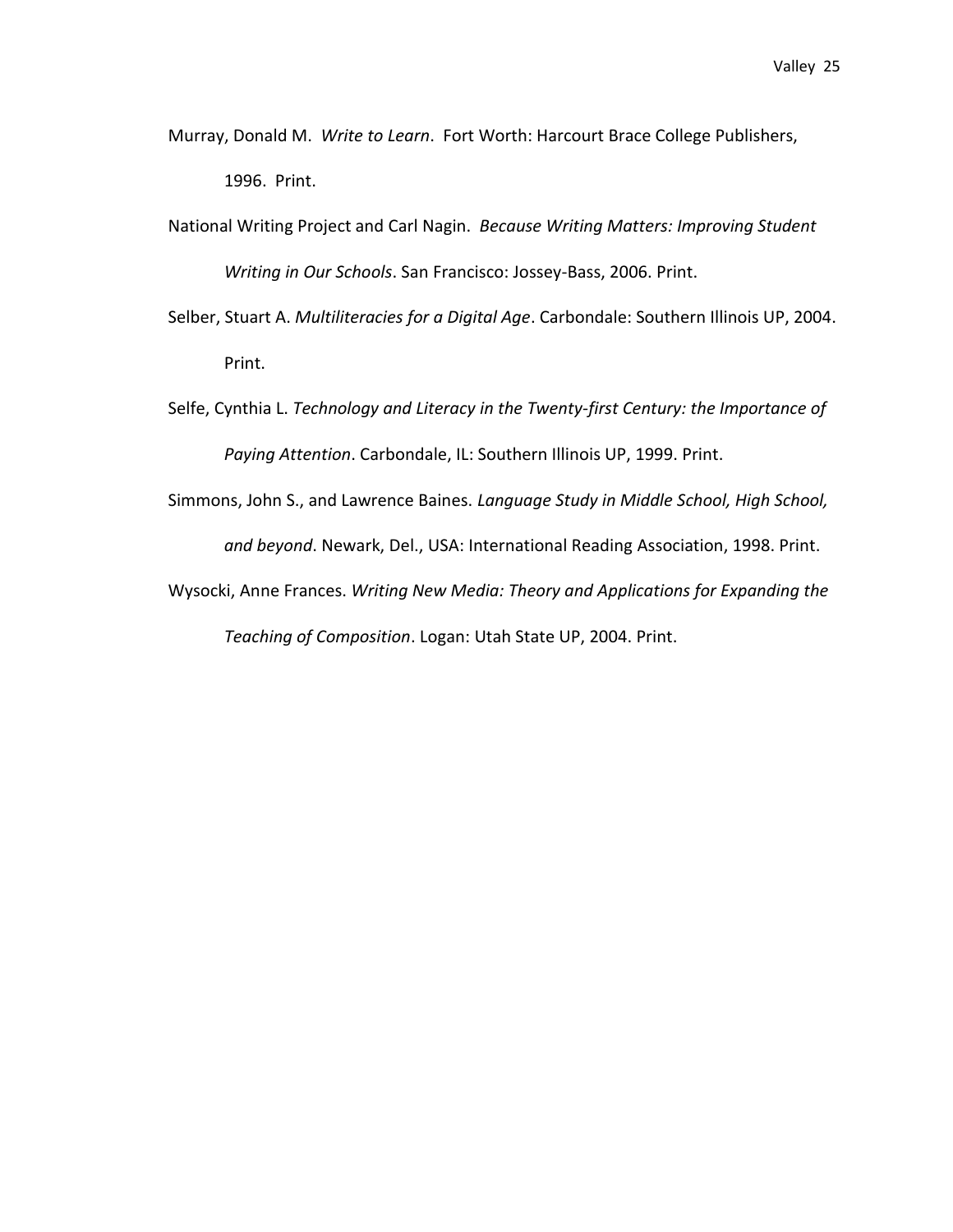# Appendix A

**How do I think of myself as a writer?** Darken the circle that best answers each question.

|    | <b>Question</b>                                                                                                                                           |                                  | <b>Strongly Agree</b>            |         |                                  | <b>Strongly Disagree</b> |         |  |
|----|-----------------------------------------------------------------------------------------------------------------------------------------------------------|----------------------------------|----------------------------------|---------|----------------------------------|--------------------------|---------|--|
| 1. | I know what it means to be an author of a piece                                                                                                           | $\circ$                          | $\circ$                          | $\circ$ | $\circ$                          | $\circ$                  | $\circ$ |  |
|    | of written work.                                                                                                                                          |                                  |                                  |         | Strongly Agree Strongly Disagree |                          |         |  |
| 2. | I know how to give credit for information in my                                                                                                           | $\circ$                          | $\circ$                          | $\circ$ | $\circ$                          | $\circ$                  | $\circ$ |  |
|    | writing that is not my own.                                                                                                                               | Strongly Agree Strongly Disagree |                                  |         |                                  |                          |         |  |
|    |                                                                                                                                                           | $\circ$                          | $\circ$                          | $\circ$ | $\circ$                          | $\circ$                  | $\circ$ |  |
| 3. | I enjoy writing in my own words.                                                                                                                          |                                  | Strongly Agree Strongly Disagree |         |                                  |                          |         |  |
|    |                                                                                                                                                           | $\circ$                          | $\circ$                          | $\circ$ | $\circ$                          | $\circ$                  | $\circ$ |  |
| 4. | I feel confident that my writing expresses what I<br>want to say.                                                                                         |                                  | Strongly Agree Strongly Disagree |         |                                  |                          |         |  |
| 5. | I do not want or need to share the writing process<br>with another person, for example, to complete a<br>project that includes writing with someone else. | $\circ$                          | $\circ$                          | $\circ$ | $\circ$                          | $\circ$                  | $\circ$ |  |
|    |                                                                                                                                                           | Strongly Agree Strongly Disagree |                                  |         |                                  |                          |         |  |
| 6. | There are times when I would want someone else                                                                                                            | $\circ$                          | $\circ$                          | $\circ$ | $\circ$                          | $\circ$                  | $\circ$ |  |
|    | to be able to make changes to my writing.                                                                                                                 | Strongly Agree Strongly Disagree |                                  |         |                                  |                          |         |  |
| 7. | Being familiar with writing for the web is                                                                                                                | $\circ$                          | $\circ$                          | $\circ$ | $\circ$                          | $\circ$                  | $\circ$ |  |
|    | important to me.                                                                                                                                          |                                  | Strongly Agree Strongly Disagree |         |                                  |                          |         |  |
| 8. | I know that co-authoring means to work with<br>another person(s) through the writing process to<br>develop a finished product.                            | $\circ$                          | $\circ$                          | $\circ$ | $\circ$                          | $\circ$                  | $\circ$ |  |
|    |                                                                                                                                                           |                                  | Strongly Agree Strongly Disagree |         |                                  |                          |         |  |
| 9. | I know that when co-authoring, someone else has<br>the right to make changes to my writing.                                                               | $\circ$                          | $\circ$                          | $\circ$ | $\circ$                          | $\circ$                  | $\circ$ |  |
|    |                                                                                                                                                           |                                  | Strongly Agree Strongly Disagree |         |                                  |                          |         |  |
|    | 10. I prefer to write my own words instead of using<br>information from a book or the internet.                                                           | $\circ$                          | $\circ$                          | $\circ$ | $\circ$                          | $\circ$                  | $\circ$ |  |
|    |                                                                                                                                                           |                                  | Strongly Agree Strongly Disagree |         |                                  |                          |         |  |